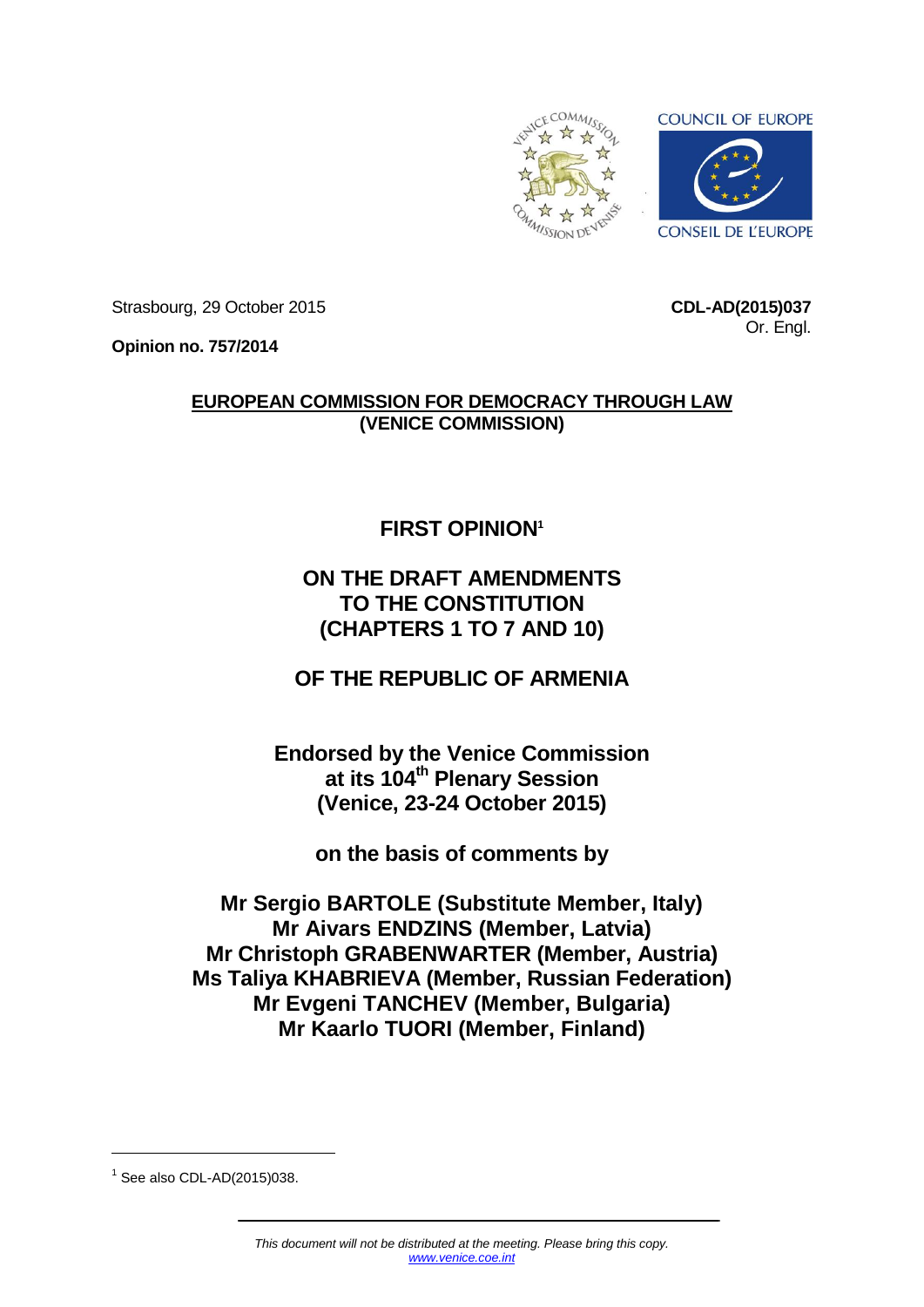# **Table of Contents**

| $\mathbf{L}$<br>А.<br>В. |                                                                                                                                                                                                                                                                                                                                   |  |
|--------------------------|-----------------------------------------------------------------------------------------------------------------------------------------------------------------------------------------------------------------------------------------------------------------------------------------------------------------------------------|--|
| Ш.<br>А.<br>В.           | Analysis of the draft amendments to the chapters related to the Foundations of<br>constitutional order and Fundamental Human and Civil Rights and Freedoms<br>Chapter 2. Fundamental rights and freedoms of the human being and the citizens 7<br>Chapter 3. Legislative guarantee and main objectives of the State Policy in the |  |
| III.<br>А.<br>B.<br>C.   | Analysis of chapters 4 to 6: The National Assembly, the President of the Republic                                                                                                                                                                                                                                                 |  |
| IV.<br>А.<br>В.          | Analysis of the draft amendments to the chapter on the Courts and the supreme                                                                                                                                                                                                                                                     |  |
| V.<br>А.<br>В.           |                                                                                                                                                                                                                                                                                                                                   |  |
| VI.                      |                                                                                                                                                                                                                                                                                                                                   |  |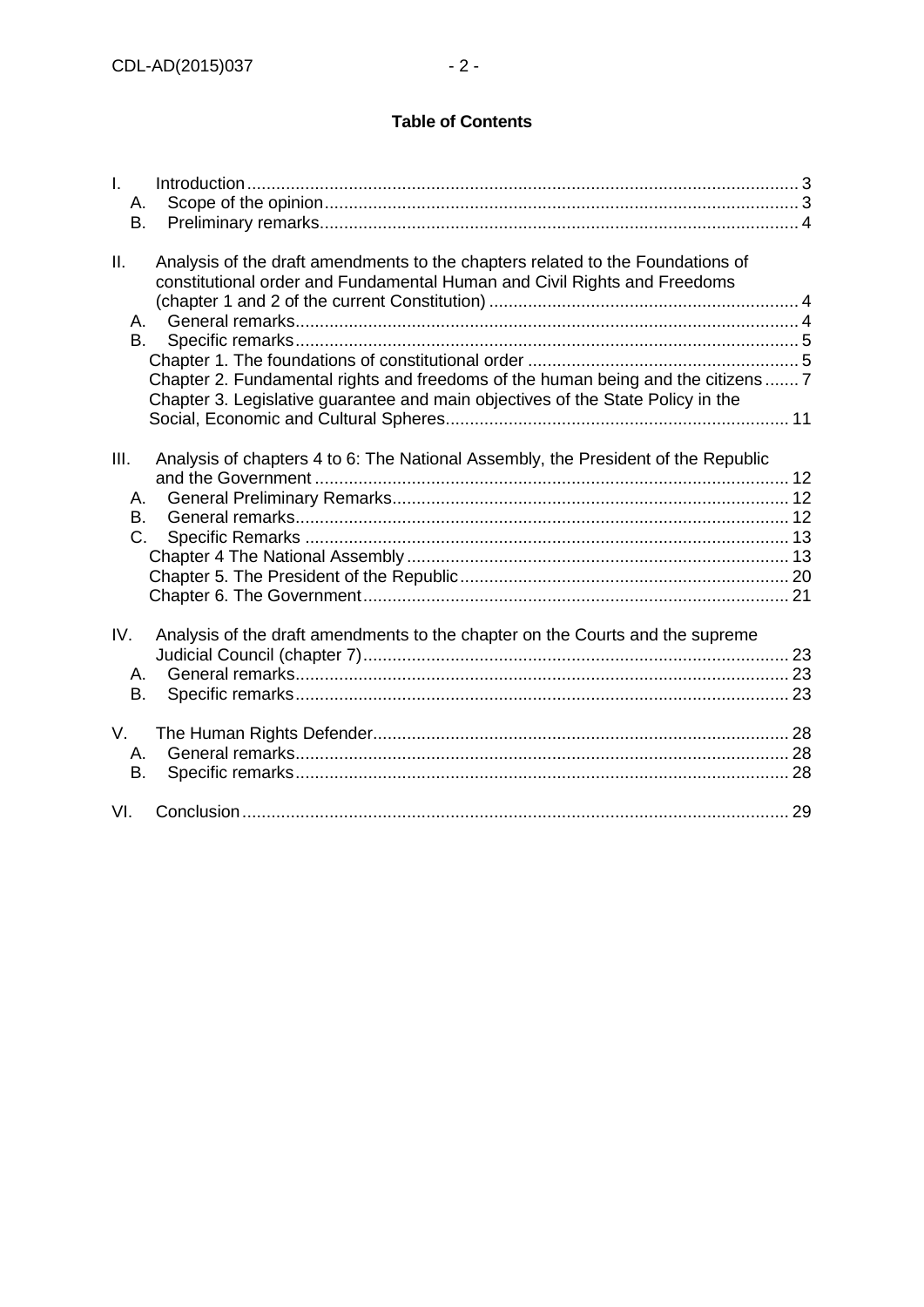# <span id="page-2-0"></span>**I. Introduction**

1. On 1 November 2013, the President of the Constitutional Court of Armenia, Mr Gagik Harutyunyan, in his quality of coordinator of the Professional Commission for Constitutional Reforms (hereinafter "the Constitutional Commission"), and on behalf of the President of the Republic of Armenia, requested the assistance of the Venice Commission in the process of revision of the Constitution of Armenia. The Letter of the President of the Constitutional Court of Armenia set out the plan for the amendment process. In a first phase, the Constitutional Commission would prepare a draft concept paper on the reforms of the Constitution to be presented to the President of the Republic. In a second phase, the draft of the concrete reforms would be prepared and presented. The assistance of the Venice Commission was requested for both phases of the amendment process.

2. A working group of Rapporteurs was set up, composed of Mr Bartole, Mr Endzins, Mr Grabenwarter, Ms Khabrieva, Mr Tanchev, and Mr Tuori.

3. The Constitutional Commission and the rapporteurs met three times in 2014 in order to discuss the Draft Concept Paper on the constitutional reforms (CDL-REF(2014)033) and the Venice Commission adopted an opinion on it at its 100<sup>th</sup> Plenary Session (Roma, 10-11 October 2014) (CDL-AD(2014)027).

4. The draft concept paper was subsequently submitted to the President of the Republic, who accepted it.

5. The Constitutional Commission proceeded with the drafting of the amendments to Constitution. An initial version of the draft amendments to the first two chapters of the current Constitution (CDL-REF(2015)014) was submitted to the Venice Commission and was discussed by the rapporteurs and the Constitutional Commission at a meeting held in Paris on 18-19 May 2015. This text was subsequently revised by the Constitutional Commission in the light of the recommendations made by the rapporteurs (see CDL-REF(2015)023).

6. An initial version of the draft amendments to Chapter 4 –The National Assembly, Chapter 5 – The President of the Republic, Chapter 6 – The Government; Chapter 7 – Courts and the Supreme Judicial Council and Chapter 10 – the Human Rights Defender was submitted to the rapporteurs and discussed at a meeting held in Vienna on 1-2 July 2015. This text was subsequently revised by the Constitutional Commission in the light of the recommendations made by the rapporteurs (see CDL-REF(2015)023).

7. The present opinion is based on the English translation of the Draft amendments provided by the Armenian authorities. The translation may not accurately reflect the original version and certain comments and omissions might be the results of these problems of translation.

8. The present opinion was prepared on the basis of the contributions of the rapporteurs; it was sent to the Armenian authorities as a preliminary opinion and made public on 30 July 2015. It was subsequently endorsed by the Venice Commission at its 104<sup>th</sup> Plenary Session (Venice, 23-24 October 2015).

### **A. Scope of the opinion**

<span id="page-2-1"></span>9. The present opinion covers amendments to the following chapters of the Constitution of Armenia in force: Chapter 1 - Foundations of Constitutional Order; Chapter 2 - Fundamental Rights and Freedoms of the Human Being and the Citizen; Chapter 3 - The President of the Republic; Chapter 4 – The National Assembly, Chapter 5 – The Government and Chapter 6 – The Judicial Power. Draft amendments to the remaining chapters of the Armenian Constitution are being prepared by the Constitutional Commission and will be the object of another opinion.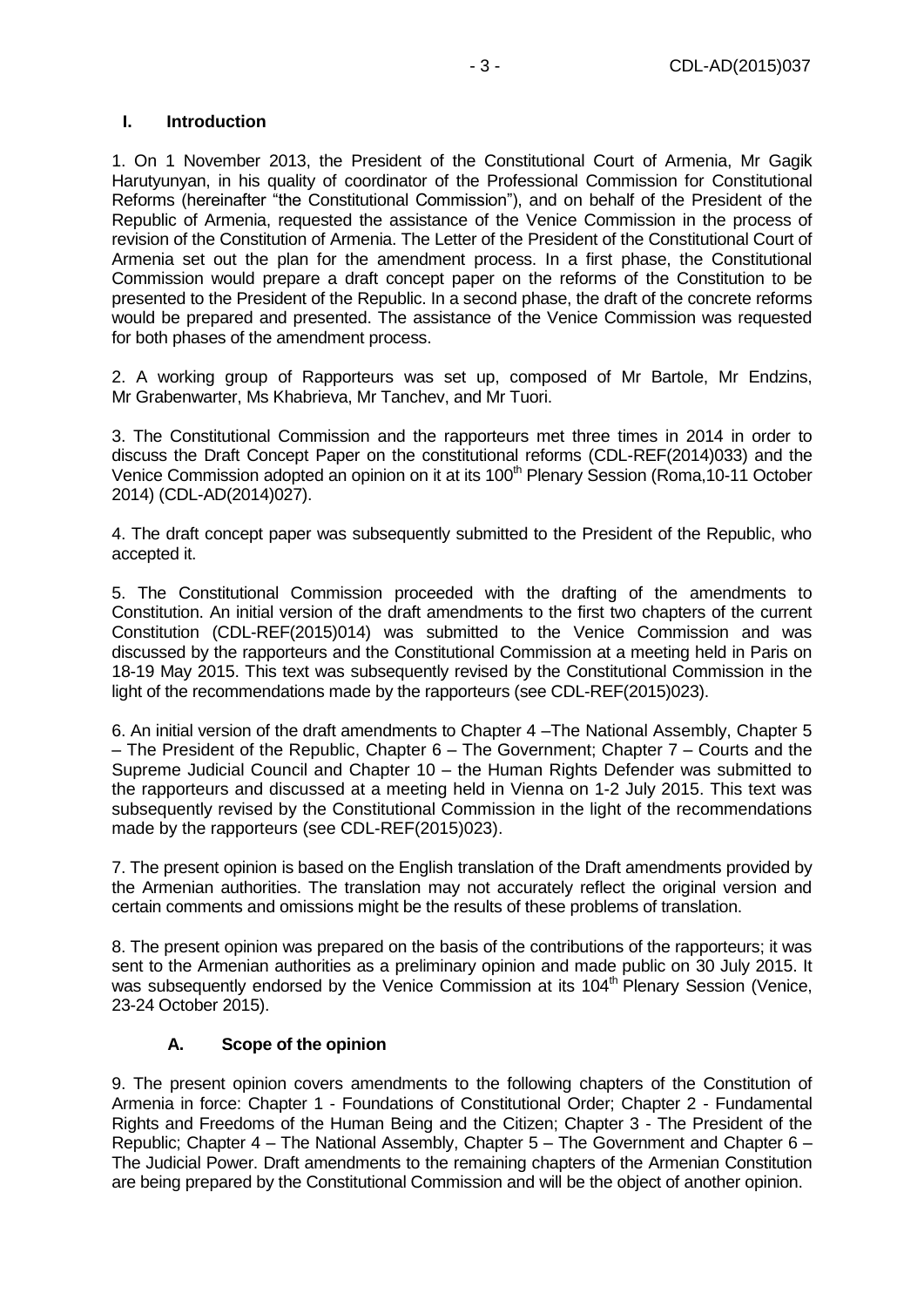10. Many of the comments and recommendations which the rapporteurs formulated during the exchanges of views with the Constitutional Commission have been taken into account by the latter and have resulted in the revision of the draft amendments. Such comments and recommendations will therefore not be repeated in this opinion.

# **B. Preliminary remarks**

<span id="page-3-0"></span>11. At the outset, the Venice Commission wishes to acknowledge the importance and the high quality of the work achieved by the Constitutional Commission. It highly praises, also, the quality of the exchanges and the open and constructive attitude held during the working meetings. It stresses and welcomes that most of the suggestions and proposals made by the rapporteurs during these meetings have been given serious consideration and have often been taken on board.

12. The Venice Commission collaborated with the Armenian authorities on two preceding constitutional reforms: in 2001-2003 (when the constitutional referendum failed) and again in 2004/2005, when constitutional amendments were approved by the referendum held on 27 November 2005. Several recommendations which the Venice Commission formulated but were not accepted at that moment are now reflected in the text under consideration. This is a clear sign, in the Commission's opinion, that the Armenian political and legal culture has continued to develop during these years and has now achieved a remarkable level of maturity which is certainly to be welcomed.

#### <span id="page-3-1"></span>**II. Analysis of the draft amendments to the chapters related to the Foundations of constitutional order and Fundamental Human and Civil Rights and Freedoms (chapter 1 and 2 of the current Constitution)**

# **A. General remarks**

<span id="page-3-2"></span>13. Article 1 and 2 of the Constitution are unamendable pursuant to Article 114 of the Constitution. Most of the other articles in this part of the Constitution have been widely amended.

14. The catalogue of constitutionalised fundamental rights has been substantially enriched by the inclusion of some of the newest rights and by including for the first time in the constitutional draft other rights thus elevating them at constitutional level. For instance, Articles 40 to 52 constitutionalise some of the most important criminal law human rights which are universally recognised.

15. The draft introduces a new structure and this modification has to be approved. After Chapter one which deals with the Foundations of Constitutional Order, a new distinction has been made between rights which are directly applicable (Fundamental Rights and Freedoms) and social rights which are spelled out as objectives of the state policy on the one hand and rights to be defined by law, on the other hand (Chapter 3. Legislative Guarantees and Main Objectives of State Policy in the Social, Economic and Cultural Spheres).

16. The provisions of the first three draft chapters comply with the international law treaties on human rights, especially the European Convention on Human Rights (hereinafter "ECHR") and soft law instruments of the Council of Europe, Venice Commission and OSCE commitments in the area of human rights.

17. Chapter 1 contains many of the fundamental principles which can be found in the other modern constitutions in Europe.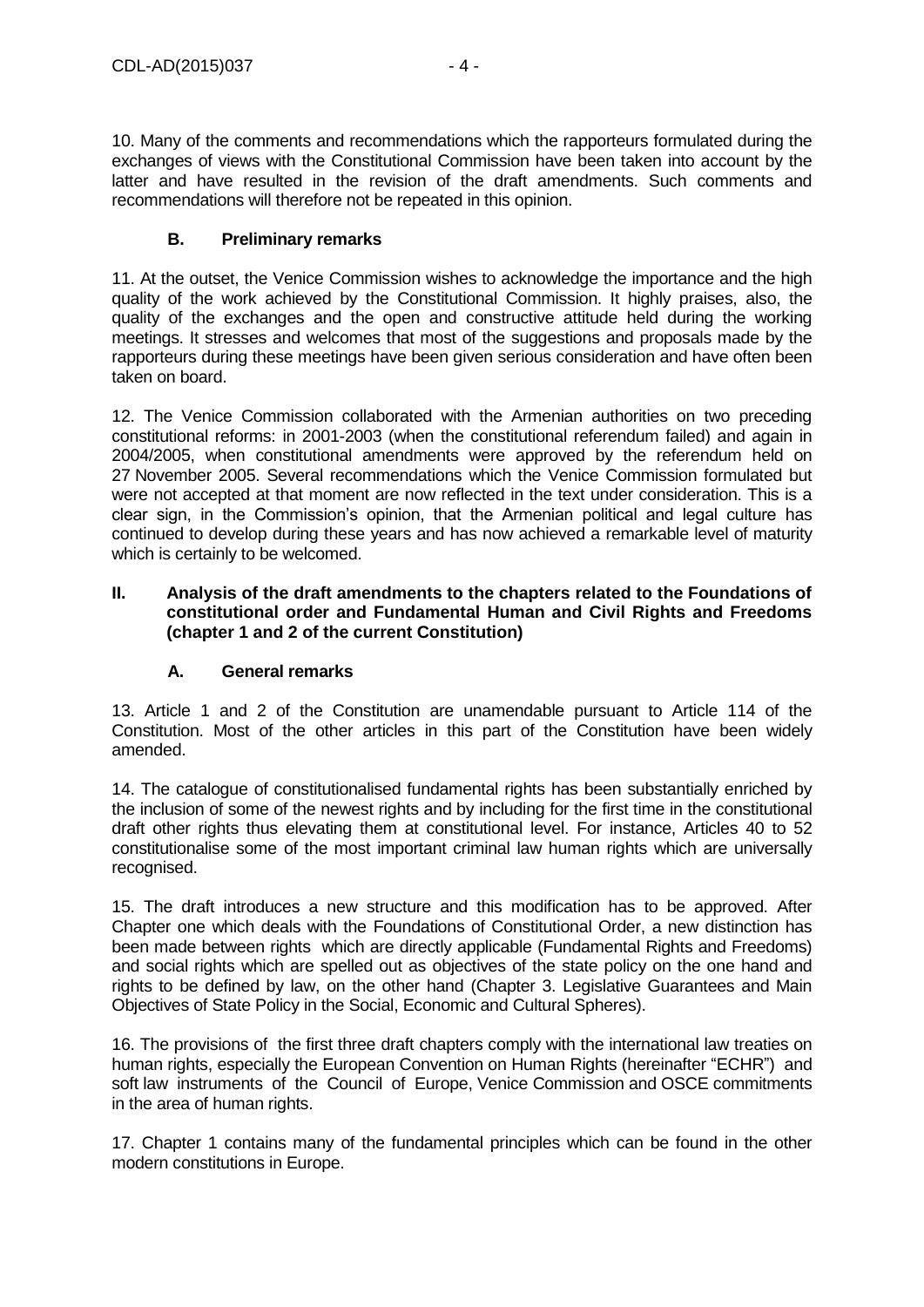18. Chapter 2 establishes an elaborate and modern catalogue of fundamental rights. It takes up many guarantees from the ECHR (e.g. Articles 2, 5, 13, 19, 20, 22, 23, 38 and seq.) and/or the Charta of Fundamental Rights of the European Union (e.g. Articles 1-4, 15, 19, 20, 22, 23, 38 et seq.) as well as some guarantees (e.g. Article 21 of the Armenian Constitution), which can be found in other national constitutions but not at the European level.

19. In Chapter 2, the wording of several provisions is often, but not always, very close to the wording of the ECHR. Questions of interpretation may arise when this is not the case.

20. Deviations from the Convention are sometimes due to a more detailed regulation which also includes positions developed in the jurisprudence of the European Court of Human Rights (hereinafter "the European Court"). For instance, this applies to the elements of the right to a fair trial. This approach is interesting and, at first sight, could be useful; it might however raise difficulties in the long run, as the European Court case law is constantly developing, making it impossible to reflect it in its entirety in national constitutional provisions.

21. Some provisions are quite detailed. This is the case, for example, of provisions on judicial rights. It might be doubted whether all of them should be adopted at constitutional level. This applies e.g. to "the right to be exempted from the duty to testify" (Art. 42).

22. In two respects, the draft amendments show particular openness towards international/European standards of human rights protection: explicit reference to the possibility to apply to international bodies is made in Article 59 paragraph 3; moreover, Article 81 para. 2 ensures that where international standards are higher than national standards, international standards apply. This is to be welcomed.

### **B. Specific remarks**

 $\overline{a}$ 

### <span id="page-4-1"></span><span id="page-4-0"></span>**Chapter 1. The foundations of constitutional order**

### **Article 5. The Hierarchy of Legal Norms**

23. This article provides for a system of hierarchy of legal norms. However, it does not mention constitutional laws implied by Article 103. The institution of constitutional laws implies two normative consequences: first, ordinary laws may not contradict constitutional laws; and, secondly, constitutional laws may not exceed their sphere of competence, as defined in Article 103. It would be recommendable to enshrine both principles in the Constitution

24. The Article duly provides that the peremptory norms of international law and the ratified international treaties shall have priority over the laws<sup>2</sup>. This is a very welcome provision.

25. Article 7 and Article 60 paragraph 2, which provides that "restrictions of fundamental rights and freedoms may not exceed the restrictions defined by the international treaties of the republic of Armenia", need to be interpreted systematically. The case-law of the European Court of Human Rights is binding on the domestic courts, at least as concerns Armenia, including in relation to Chapter 2 of the Constitution (this is explicitly provided in the Judicial Code of Armenia).

 $2$  On the importance of the implementation international law by national courts, see CDL-AD(2014)036, in particular § 113.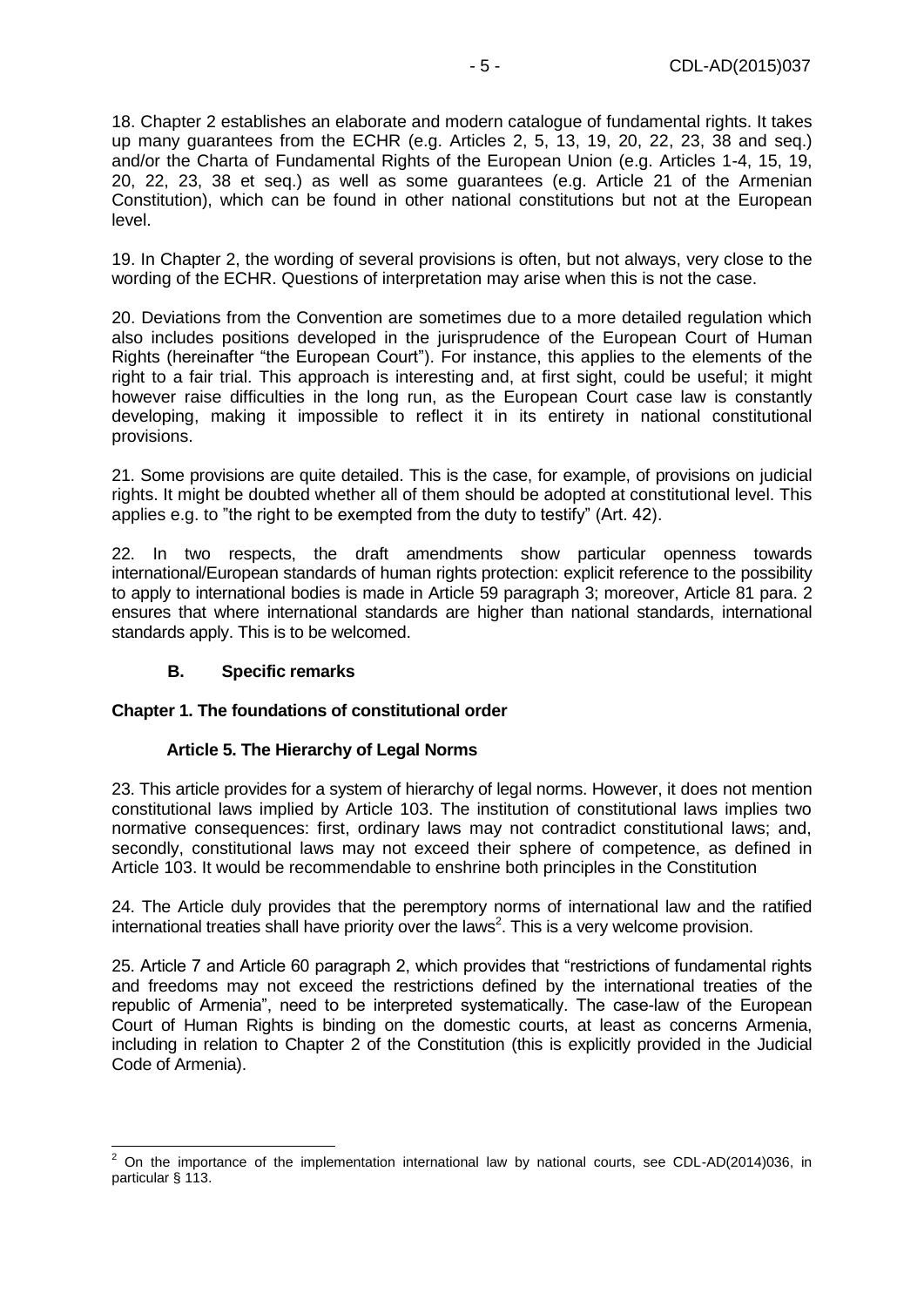# **Article 6. The Principle of Legality**

26. The practical significance of the last sentence of Article 8 paragraph 2 "Authorisation norms shall comply with the principle of legal certainty" is unclear. In any event, should the reference to the principle of legal certainty remain in this paragraph – which refers specifically to sublegislative normative acts adopted by bodies foreseen by the Constitution – it should not be limited to "authorising norms".

# **Article 7. Suffrage Principles**

27. Article 7 lists the five principles of the European electoral heritage,  $3$  which are thus now protected at the constitutional level. This is to be welcomed. It would seem also important to add the principle of "parity of sexes", so that the electoral legislation may provide for legal rules requiring a minimum percentage of persons of each gender among candidates.<sup>4</sup>

### **Article 8. Ideological pluralism and multipartisanism**

28. Paragraph 4 of Article 8, which requires congruence of the objectives of political parties with the fundamental principles of the Constitution, is problematic. According to the Venice Commission, it should not be unconstitutional to pursue constitutional reform through constitutional means. The wording in Article 45 paragraph 4 has been changed from the previous draft to be in conformity with the position of the Venice Commission. Now a tension exists between Article 8 paragraph 4 and Article 45 paragraph 4.

# **Article 10. Economic Order**

29. The wording of the new Article 10 – which states that a "social market economy shall be the basis for the economic order in the Republic of Armenia" – has been improved after the discussions held in Paris; there is now a reference to the "state policy" as an element of the "social market economy". This reference makes the choice of the economic order clearer, namely a "social" market economy, and will give a basis to the necessary corrective interventions of the public authorities for the sake of the social objectives enshrined in Chapter 3.

### **Article 16. The State and Religious Organisations**

30. Article 16 paragraph 1 guarantees the freedom of activity for religious organisations and paragraph 2 affirms the principle of separation of the State and religious organisations. The provisions of this Article – which have been redrafted after the discussions held in Paris – are in harmony with the provisions in Article 40, in particular with paragraph 4 addressing the collective aspect of freedom of religion.

### **Article 17. The Armenian Apostolic Holy Church**

31. Article 17 states, in its paragraph 1, that "the Republic of Armenia shall recognize the exclusive mission of the Armenian Apostolic Holy Church in the spiritual life of the Armenian people, in the development of its national culture, and in the preservation of its national identity"

<sup>-</sup> $3$  Code of good practice in electoral matters, Guidelines and Explanatory report adopted by the Venice Commission at its 52nd session (Venice, 18-19 October 2002).

<sup>4</sup> Code of good practice in electoral matters, 2.5, op. cit.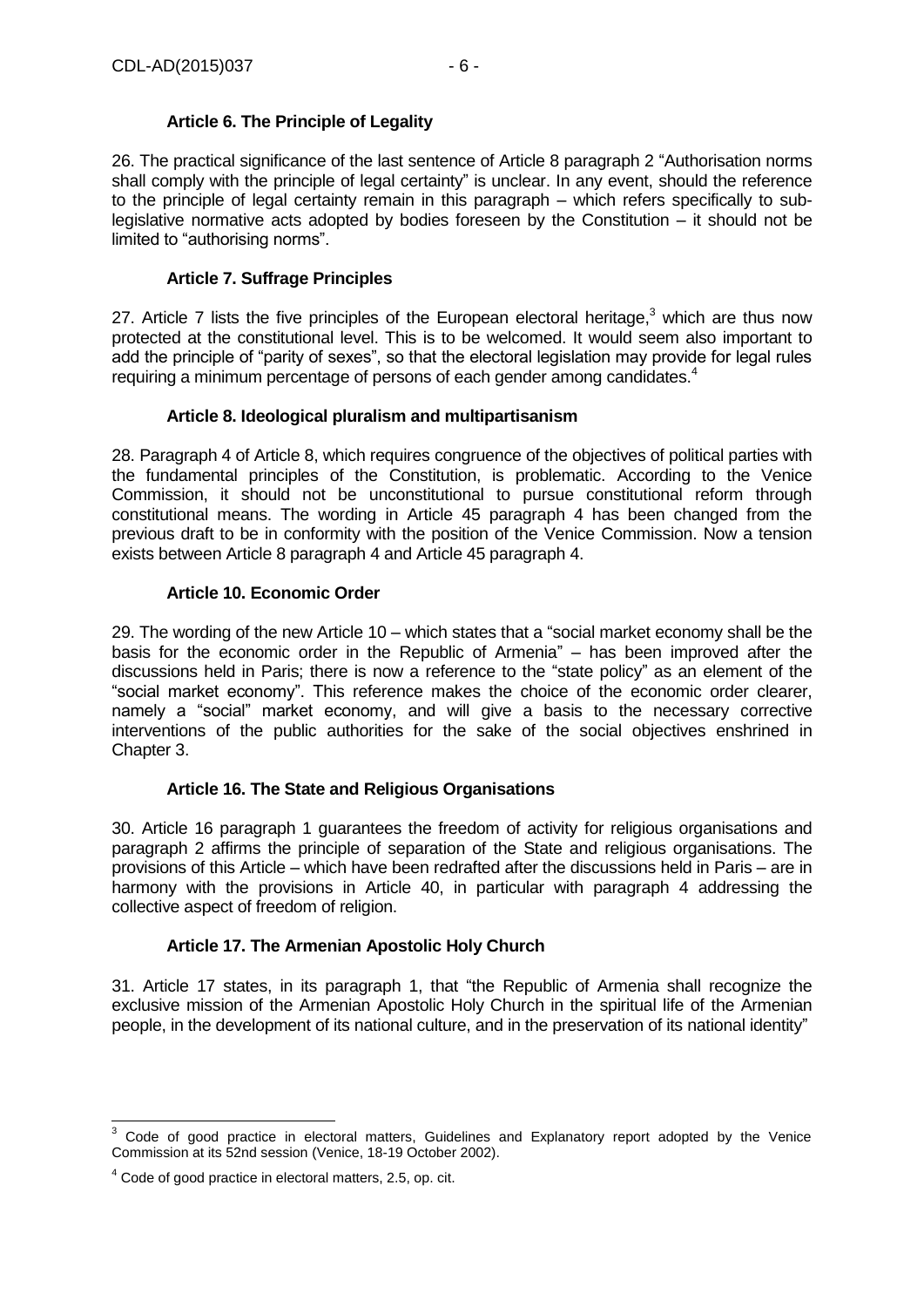32. The Venice Commission is aware of the importance of the Armenian Apostolic Holy Church in all the aspects described in this paragraph (spiritual life, national culture and identity of Armenia). However, the words "exclusive mission" may give rise to misinterpretations of the position of the Apostolic Holy Church. Recognising an "exclusive mission" to the Apostolic Holy Church in the spiritual life of Armenians seems to be contradicting Article 16 paragraph 1 in its current wording "The freedom of activity shall be guaranteed in the Republic of Armenia for the religious organizations". It also seems to be contradicting Article 40 which deals with the freedom of thoughts, conscience and religion: "Everyone shall have the right to freedom of thought, conscience, and religion". Finally, recognising an "exclusive mission" in the development of the national culture of Armenia does not seem to leave room for the actions of the State in the field of culture and preservation of the national identity.

33. Article 16 recognises the Apostolic Holy Church as the national church. This is in conformity with the ECHR and the case law of the European Court, which do not oblige States to provide an identical status to all religious communities. Therefore the Apostolic Holy Church can have a particular place in Armenia, but entrusting it with an exclusive mission, as explained above, could lead to misunderstandings. This may be an issue of translation.<sup>5</sup>

34. Finally it should be noted that usually provisions on citizenship appears in the General or fundamental provisions of Constitutions. In this draft, they appear in Article 46 under the title Right of citizenship of the Republic of Armenia. This Article could be moved to Chapter 1.

### <span id="page-6-0"></span>**Chapter 2. Fundamental rights and freedoms of the human being and the citizens**

#### **Article 23. Right to Life; the Prohibition of the Death Penalty**

35. Article 23 on the Right to life is an example of provisions that has been drafted after the ECHR and in this particular case updated to include the prohibition of death penalty. This is to be welcomed, as it constitutes a good basis for taking into account the case-law of the European Court.

### **Article 24. Right to Physical and Mental Integrity**

36. The provisions of this Article on the Right to Physical and Mental Integrity are in line with the Charter of Fundamental rights, the case-law of the ECHR and the Convention for the Protection of Human Rights and Dignity of the Human Being with regard to the Application of Biology and Medicine, the "Oviedo Convention."<sup>6</sup>

### **Article 26. Right to Personal Liberty**

37. Article 26 which deals with the right to personal liberty is very detailed. It is an example of Article whose wording is very close to the ECHR and also incorporates certain case-law of the European Court.

38. Paragraph 3 reads "If an arrested person is not detained by court decision within 72 hours of the moment of arrest, then he shall be released immediately". This paragraph settles a timelimit for a detention without a court order which is in conformity with the case law of the

[http://conventions.coe.int/Treaty/en/Treaties/Html/164.htm.](http://conventions.coe.int/Treaty/en/Treaties/Html/164.htm)

 5 See CDL-INF(2001)017, Report of the Venice Commission on the Revised Constitution of the Republic of Armenia, adopted by the Venice Commission at its 47th Plenary Meeting, (Venice, 6-7 July 2001), paragraph 15.

 $6$  See respectively Article 5 and Article 16v of Convention for the protection of Human Rights and Dignity of the Human Being with regard to the Application of Biology and Medicine: Convention on Human Rights and Biomedicine CETS No.: 164 (the "Oviedo Convention")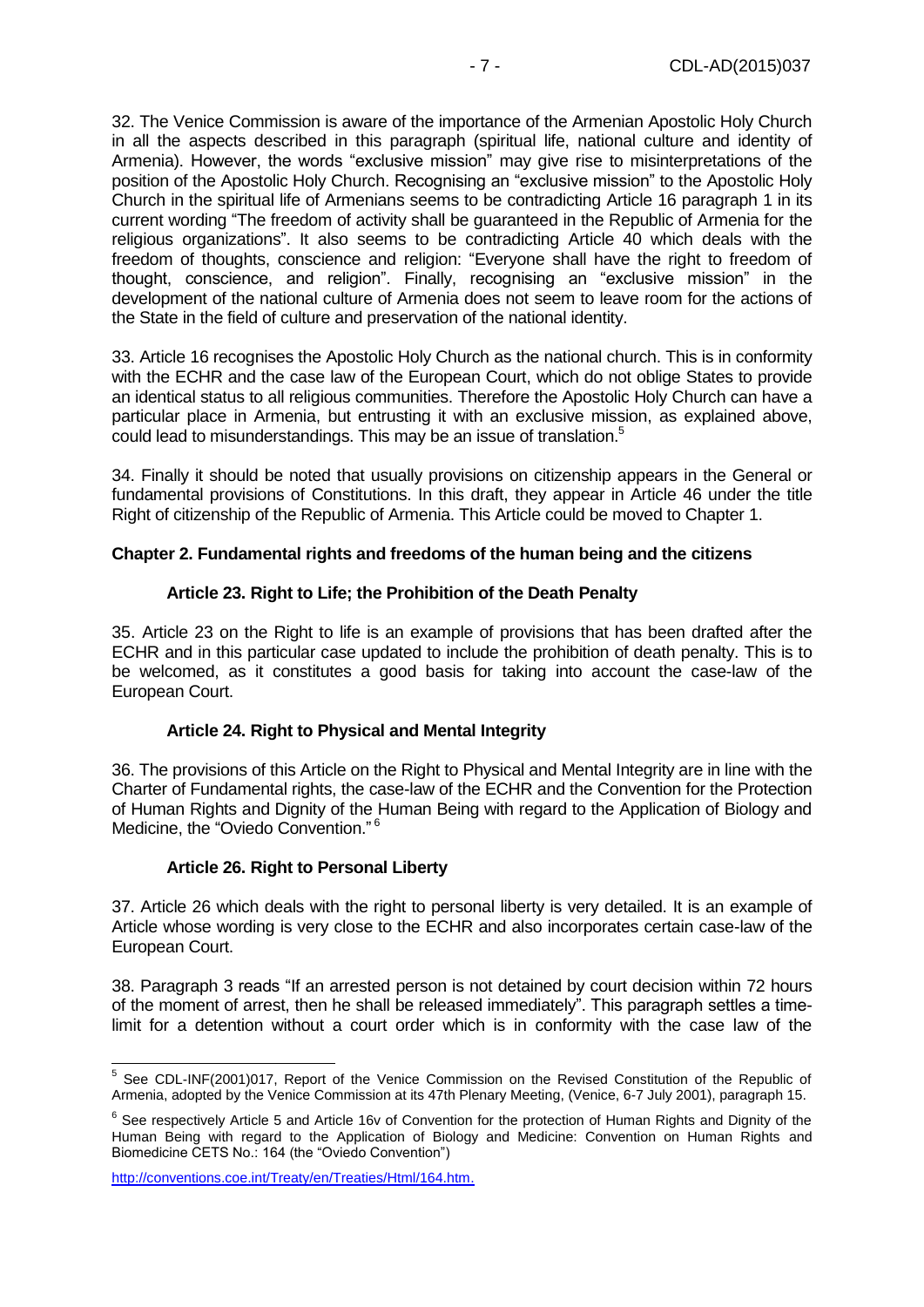Strasbourg Court. However this wording does not allow for flexibility and a possible more favourable time-limit.

### **Article 28. Equality of rights between women and men**

39. Article 28 proclaims the principle of equality of rights between women and men. The second paragraph of the Article – which deals with equality in "marrying, during marriage and in divorce"– somehow weakens the general principle, as equality between men and women goes far beyond the specific situation of marriage. This paragraph would find its natural place in Article 34 which concerns with freedom of marriage and equality of rights of spouses.

#### **Articles 30, 31, 32, 39, 40, 41, 43, 44 (Qualified Rights)) and the principle of necessity in a democratic society (Article 78, Article 80)**

40. Article 30 (Inviolability of Private and Family Life and of Honor and Reputation), Article 31 (Inviolability of the Home), Article 32 (Freedom and Confidentiality of Communications), Article 39 (freedom of movement), Article 40 (Freedom of thought, conscience and religion), Article 41 (Freedom of opinion and freedom of information) Article 43 (freedom of assembly) Article 44 (freedom of association) are drafted following the same structure: paragraph 1 sets out the right and paragraph 2 the legitimate aims for its restrictions.

41. None of these provisions provides for the principle of proportionality and necessity in a democratic society, which is required under the ECHR for restricting the exercise of these fundamental rights. In fact, the Armenian drafters have chosen to include a general provision on the application of the principle of proportionality to all restrictions to fundamental rights and freedoms<sup>7</sup> as well as a provision on the "inviolability of the essence of provisions on Fundamental Rights and Freedoms" (Article 80). It is regrettable that the central requirement of necessity is now "hidden" in the Article on the principle of proportionality, and is not included in the provisions on particular fundamental rights.

42. The "horizontal" Articles 78-80 do not include a list of rights which may not be limited, the obvious implication being that rights may only be limited if such a possibility is laid down in the respective articles. However, a list of "absolute" rights would have at least an informative value.

43. In the Articles where it is not mentioned, the requirement that limitations are only possible on the basis of the law should be added; this would make clear that limitations may not be based directly on the Constitution. Stating that procedural issues are regulated by law is not sufficient (see for example Article 32).

44. Article 78 sets out the principle of proportionality in this manner: "the means chosen for restricting fundamental rights and freedoms have to be suitable and necessary for the achievement of the aim prescribed by the Constitution. The aim of the restriction and the means chosen for such restriction have to be proportionate to the role and significance of the fundamental right that is restricted". The wording of this Article is quite convoluted. Furthermore the meaning of the second sentence is unclear and seems to imply a ranking of fundamental rights ("the aim of the restriction and the means chosen for restriction has to be *proportionate to the role and significance of the fundamental right* that is restricted"). It is suggested to revise the wording.

 7 A similar choice was made in the new Constitution of Tunisia: see CDL-AD(2013)032.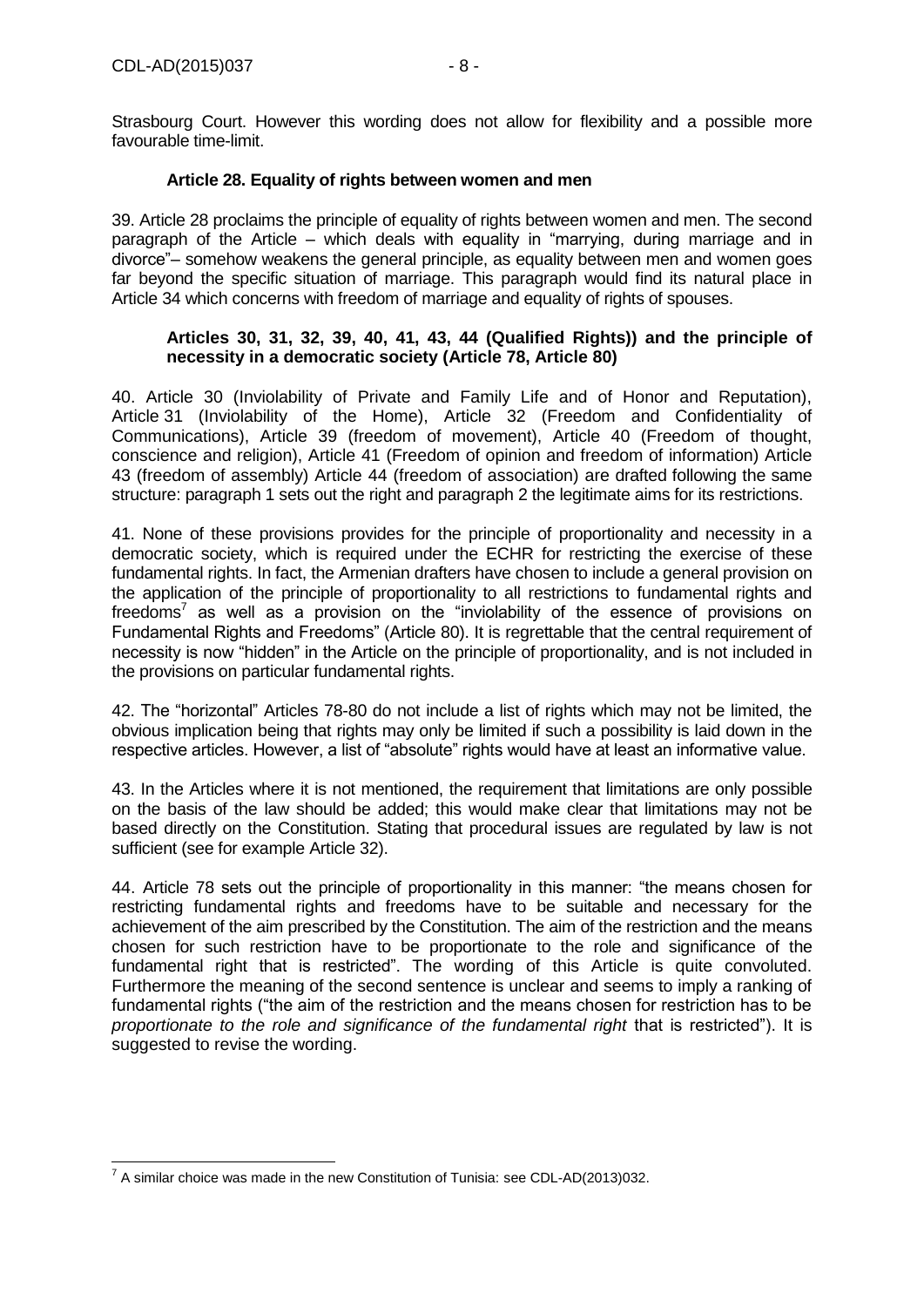# **Article 33. Protection of Personal Data**

45. The rights provided for in Article 33 (Protection of personal data) to have access to the information about oneself, request correction or deletion of the information, are welcome. They should however not be limited to databases established by public authorities.

# **Article 34. Freedom of Marriage; Equality of Rights of Spouses**

46. Article 34 read together with Article 15 (protection of the family) should not be interpreted as preventing introduction of legal recognition of same sex unions.<sup>8</sup>

47. The current paragraph 2 of Article 49 could be moved to this Article (see under Article 28).

# **Article 36. Rights of a Child**

48. Paragraph 3 of Article 36 entrusts a "competent authority" to decide whether it would be contrary to the interests of a child to maintain, on a regular basis, a personal relationship and direct contact with his parents. Such a decision should be taken by a court. This might be a problem of translation since in Article 35 paragraph 2 on the Rights and Obligations of Parents, which mirrors Article 36 Paragraph 3, it is provided that "Deprivation or limitation of parental rights may be performed *by court* (…)".

# **Article 37. Right to Education**

49. This Article is more detailed and further reaching than European Conventions (compulsory school for 10 years, free of charge, self-government for institutions of higher education). This is noteworthy.

### **Article 40. Freedom of Thought, Conscience, and Religion**

50. Paragraph 3 of Article 40 provides a constitutional guarantee to the right to alternative service. This is an outstanding way of securing the implementation of the case of Bayatyan v. Armenia<sup>9</sup> and has to be praised.

### **Article 45. Right to create a Party and Right to Join a Party**.

51. This important provision correctly reflects the European standards. The right to create and to join a party has been duly coupled with the right not to be compelled to join any party. The criterion for the prohibition of a political party duly refers to "the violent overthrown of the constitutional order and the use of violence for overthrowing the constitutional order", and a decision of the Constitutional Court is required for the suspension of the activities of the party. This provision, however, is silent about the possible termination of the activities of the party; this should be added.

 8 See the stocktaking of legislation and case-law on legal recognition of same sex couple in the judgment of the ECHR of 25 July 2015 Case of Oliari and Others v. Italy (§ 134 to 139).

 $9$  CEDH 7 July 2011, Bayatayn v. Armenia, CM/ ResDH(2014)225.

See also CDL-AD(2011)051-e Opinion on the draft law on amendments and additions to the law on alternative service of Armenia adopted by the Venice Commission at its 89th plenary session (Venice, 16-17 December 2011).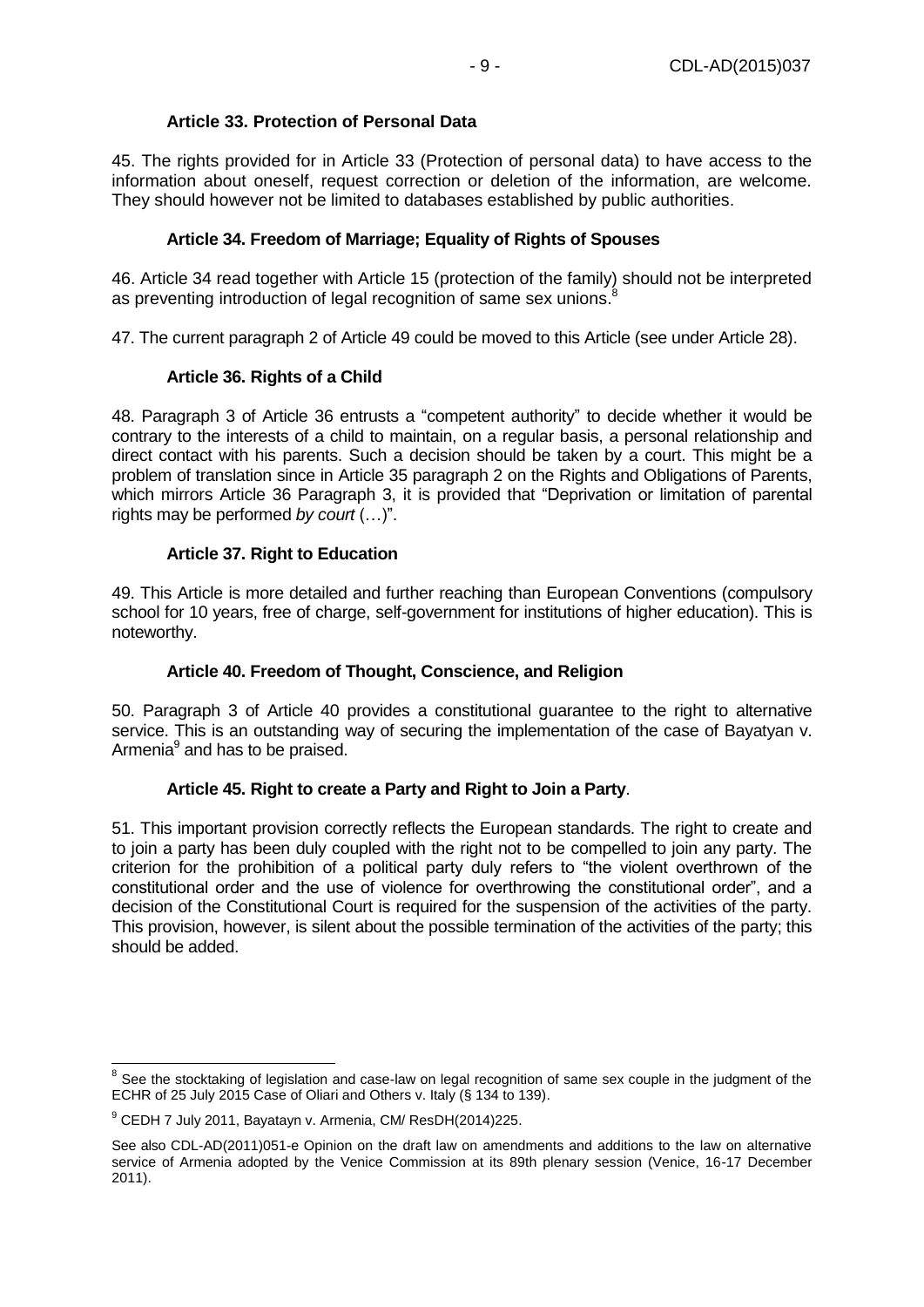# **Article 46. Right of Citizenship of the Republic of Armenia**

52. Under this provision, a parental link to an Armenian citizen appears indispensable to obtain the citizenship. This limitation might seem excessive.

53. This Article could be moved to Chapter 1.

### **Article 47. Right to Vote and Right to Participate in Referenda**

54. Article 47 paragraph 2 provides that in order to be a candidate for the National Assembly, in addition to being 25 and having a command of the state language, one has to a) not have had dual citizenship during the preceding five years; b) have permanently resided in Armenia for the last five years. The Venice Commission and the OSCE/ODIHR have already criticised these requirements,<sup>10</sup> which already exist in Armenia. The exclusion of double nationals from eligibility to be elected is contrary to Article 3 of the First Protocol to the European Convention on Human Rights (ECHR).<sup>11</sup> The residency requirement is contrary to international standards. The Code of Good Practice in Electoral Matters states that "a length of residence requirement may be imposed on nationals solely for local or regional elections."<sup>12</sup> Further, the UN Human Rights Committee has stated: "Persons who are otherwise eligible to stand for election should not be excluded by unreasonable or discriminatory requirements such as (…) residence or descent."<sup>13</sup> These two requirements should be removed from Article 47 paragraph 2.

55. Paragraph 4 of Article 47 provides for a ban on the right to vote, to be elected and to participate in referendums for "persons convicted of grave crime". The European Court of Human Rights has held that "Article 3 of Protocol No. 1, which enshrines the individual's capacity to influence the composition of the law-making power, does not therefore exclude that restrictions on electoral rights could be imposed on an individual who has, for example, seriously abused a public position or whose conduct threatened to undermine the rule of law or democratic foundations (…) The severe measure of disenfranchisement must not, however, be resorted to lightly and the principle of proportionality requires a discernible and sufficient link between the sanction and the conduct and circumstances of the individual concerned."<sup>14</sup> The Venice Commission has recently examined in particular the issue of the exclusion of offenders from parliament and has reached the conclusion that "ineligibility to be elected is a restriction of the right to free elections: it must therefore be based on clear norms of law, pursue a legitimate aim and observe the principle of proportionality. It is in the general public interest to avoid an active role of offenders in the political decision-making. Proportionality limits not only the cases in which a restriction is admissible, but also the length of the restriction; it requires that such elements as the nature and severity of the offence and/or the length of the sentence be taken into account."<sup>15</sup> Article 47 paragraph 4 of the Armenian Constitution should therefore contain an explicit reference to limitations to this electoral ban in pursuance to the principle of proportionality.

<sup>-</sup><sup>10</sup> CDL-AD(2011)032, §§ 37 to 39.

<sup>&</sup>lt;sup>11</sup> ECtHR, Tanase v. Moldova, 27 April 2010, Application No. 7/08; CDL-AD(2011)021, § 35.

<sup>&</sup>lt;sup>12</sup> Code of Good Practice in Electoral Matters, CDL-AD(2002)03rev, 1.1.1c.

<sup>13</sup> UN Human Rights Committee General Comment 25, para. 15.

<sup>&</sup>lt;sup>14</sup> CEDH GC 6 October 2005 Hirst v. the United-Kingdom No. 2

<sup>15</sup> CDL-AD(2015)019, § 150; see also CDL-AD(2015)036.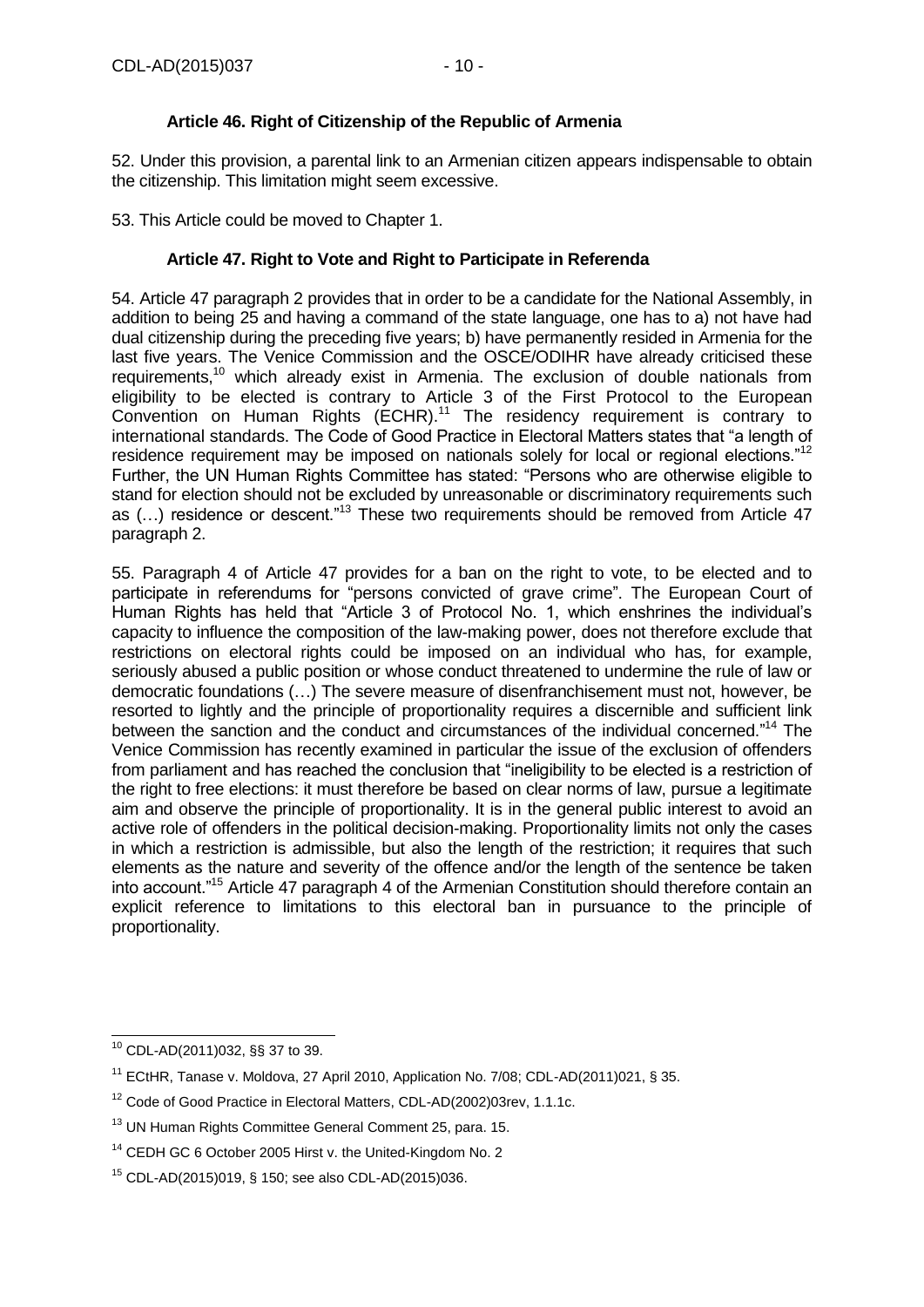#### **Article 49. Right to Proper Administration Article 50. Right of Access to Information Article 51. Right to Apply to the Human Rights Defender**

56. Articles 49 Right to Proper Administration, Article 50 Right of Access to Information and Article 51 Right to Apply to the Human Rights Defender are indispensable components of good governance and should therefore be welcomed.

### **Article 54. Protection of the Right to a National and Ethnic Identity**

57. Article 54 is to be welcomed especially inasmuch as it takes into account in its paragraph 2 the right of national minorities. However the wording of the paragraph does not make clear whether the implementation of these rights is left to private initiative or if it intends to guarantee a positive intervention of the State.

#### **Article 68. Right to Appeal in Criminal Cases**

58. The second sentence of this Article reads "The exercise of this right, including the grounds of such exercise, shall be regulated by law". It should be noted that the legislator's discretion here will be limited by the case-law relating to Article 2 of Protocol 7 to the ECHR.

#### **Article 73. Retrospective Effect of Laws**

59. The formulation in Article 73 paragraph 1 is quite convoluted. It would be clearer to start with the main principle and then allow for exceptions. It should be made clear that permissible exceptions do not cover criminal law. Obviously, "right to confidence" refers to protection of legitimate expectations. It can be questioned whether retrospective effects of other than criminal legislation should at all be addressed in the text of the Constitution; it could also be left to constitutional doctrine.

### **Article 75. Organizational structures and procedures required in respect of legal persons**

60. This provision adds to the positive obligations which are incumbent on the State pursuant to Article 3 paragraph 2 in Chapter 1 the duty to define "the organisational structures and the procedures" necessary for the effective exercise of fundamental rights and freedoms. This is to be welcomed.

#### **Article 76. Limitations of Fundamental Rights and Freedoms in Emergency situations or during Martial Law**

61. This provision refers to derogation in time of emergency or Martial Law. The list of nonderogable rights in this provision is considerably broader than Article 15 ECHR.

#### <span id="page-10-0"></span>**Chapter 3. Legislative guarantee and main objectives of the State Policy in the Social, Economic and Cultural Spheres**

62. The idea of including non-directly justiciable rights in a separate Chapter is to be welcomed.

63. The same goes for the distinction between rights which ordinary laws should define as justiciable subjective rights (Articles 82 to 85), and policy objectives whose promotion is an obligation for public authorities (Article 86) and whose realisation is monitored by the National Assembly through an annual report of the Government (Article 87).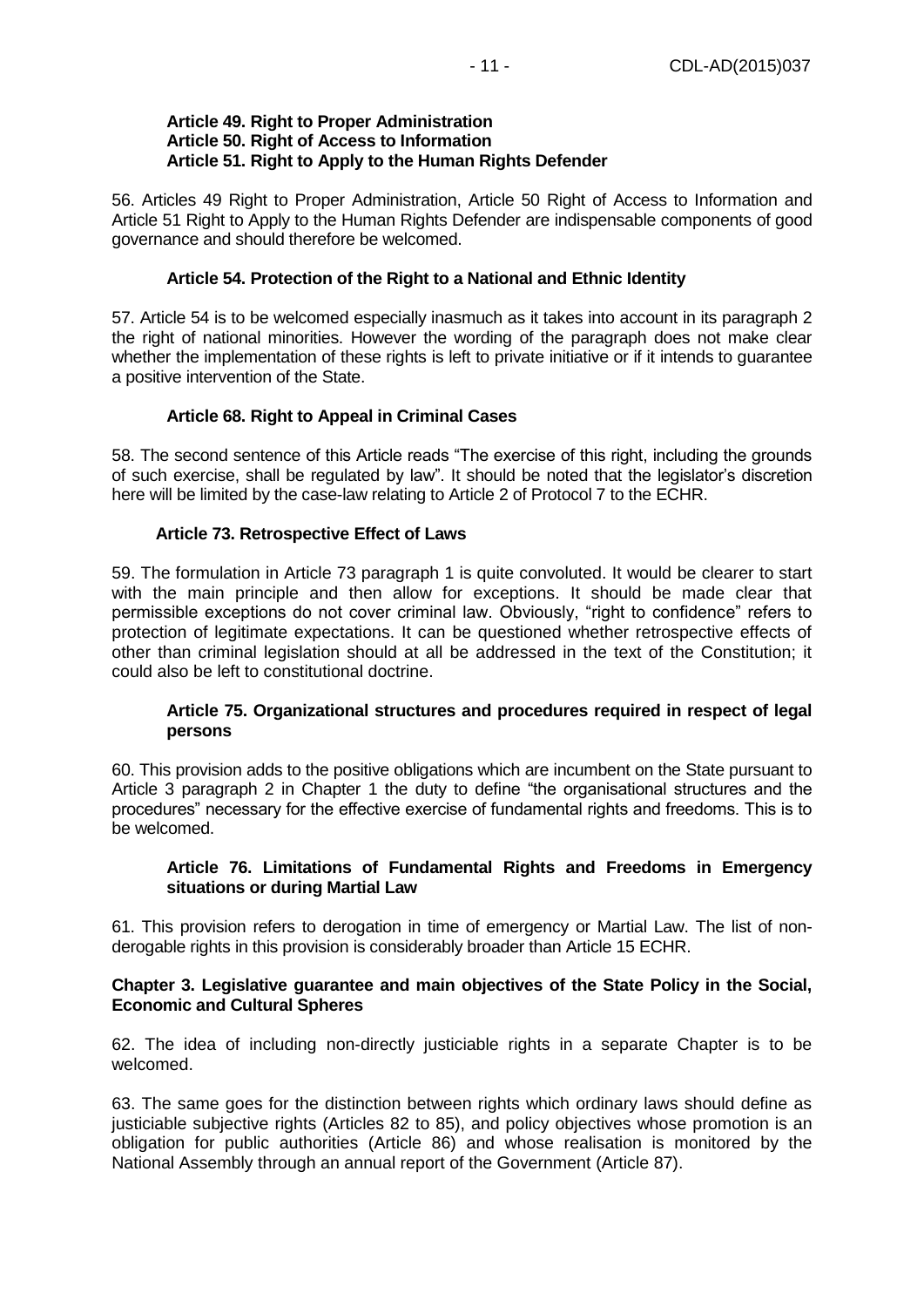64. The explicit entrustment to the legislator of the task of defining the rights provided under Articles 82 to 85 raises the issue of the content of these rights pending the adoption of the implementing legislation. It might be argued that upon its adoption the Constitution will immediately guarantee at least the right to the legislative implementation of these provisions; will there be the possibility of judicial protection of these virtual guarantees? Will it be possible to apply to the Constitutional Court if the legislator fails to adopt the implementing legislation?

#### <span id="page-11-0"></span>**III. Analysis of chapters 4 to 6: The National Assembly, the President of the Republic and the Government**

# **A. General Preliminary Remarks**

<span id="page-11-1"></span>65. New Chapters 4, 5 and 6 reflect a clear move towards a rationalised parliamentary regime.

66. The Venice Commission has repeatedly emphasised that the fundamental choice between a presidential, a semi-presidential and a parliamentary regime is a political choice to be made by the country in question and that all these regimes can be brought into harmony with democratic standards.<sup>16</sup>

67. What is crucial is, first, that the independence of the judiciary is guaranteed under all regimes and, secondly, that the choice opted for is followed consequently. As a third consideration one could add that regime changes should be introduced to remedy problems in the balance of democracy and governability, but they should not aim to advance the positions of incumbent or future power holders. Furthermore, regime changes should meet broad social and political consensus.

68. The Venice Commission is aware of the fact that several meetings have already been held with political parties and that discussions should continue with political parties and with the public. The Venice Commission welcomes this approach and encourages the Armenian authorities to continue on this path in order to clarify any possible misunderstanding on the aim of the reform and give it a better chance to succeed.

# **B. General remarks**

<span id="page-11-2"></span>69 Drawing inspiration from comparative constitutional law in Europe, the draft amendments introduce instruments and techniques of rationalised parliamentarianism. Mechanisms for stimulating co-operation between the legislative and the executive branches have been introduced in order to avoid institutional conflict. The procedures and timing in powers enforcement have been carefully worked out.

70. The order of presentation of the three chapters has been modified. The provisions concerning the National Assembly occupy the first place, while those concerning the President of the Republic and the Government, whose election or appointment depend on the parliamentary decision, follow. This structure is consistent with a parliamentary regime.

71. The draft amendments entrust very broad powers to the National Assembly and, therefore, to the majority of the total number of the parliamentarians, whose vote is in principle required in view of the approval of decisions and legislative acts which fall in the competence of the Assembly: see, for example, Articles 104, 109, 115, 116, 118, 119, 120, 122.

72. The draft, however, preserves in many provisions the rights of the minority. See, for example, Articles 100, 104, 108 and 114.

<sup>-</sup><sup>16</sup> CDL-AD(2004)044, Interim opinion on constitutional reforms in Armenia § 42.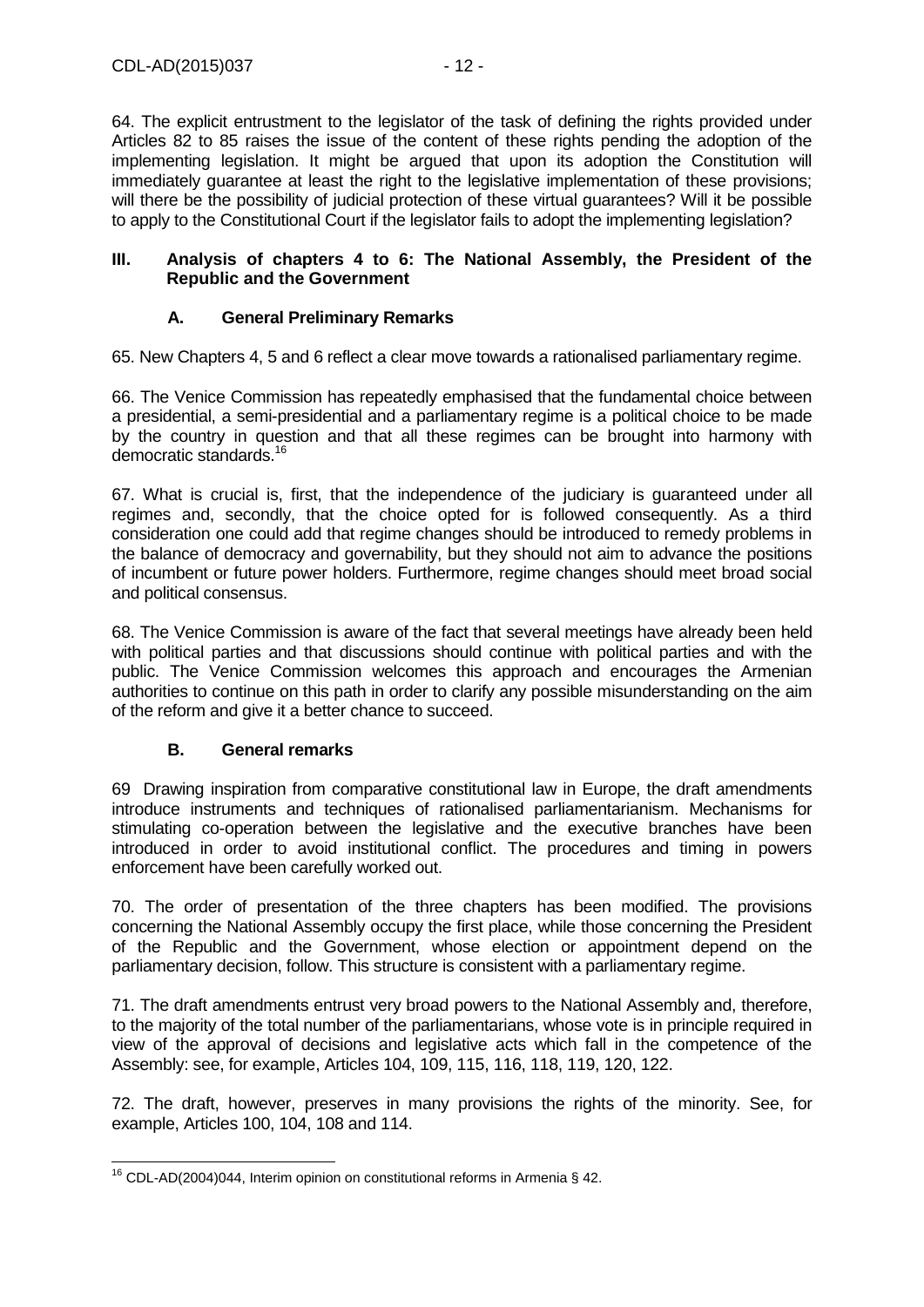73. The text is quite detailed, containing provisions which do not usually appear in a Constitution. For instance, Chapter 4 on the National Assembly contains a number of articles concerning issues of internal organisation and aiming at ensuring the functioning of the National Assembly (Articles 99 Regular Sessions of the National Assembly, 100 Extraordinary Sessions and Sittings of the National Assembly, 101 Publicity of Sittings of the National Assembly, 102 Quorum of National Assembly Sittings, 107 Temporary Committees of the National Assembly, 112 Oral and Written Questions of Parliamentarians and 114 Deliberations on Urgent Topics). In other European countries, these provisions are normally to the Rules of Procedure. It was explained to the rapporteurs that constitutional safeguards were needed in this field, especially after the change of regime that the draft operates, mainly in order to protect the rights of the minority. However, such significant provisions could perhaps be compiled in one provision, in order to make the text simpler and easier to read, while the other provisions may be left to the Rules of Procedure.

74. The President is no more elected by the people; He/she "shall observe the compliance with the Constitution" (Article 123 paragraph 2); He/she "shall be impartial and shall be guided exclusively by state and national interests" (Article 123 paragraph 3). He/she is clearly separated from the executive and has very limited autonomous powers. His/her main functions which are exercised without a proposal from the Government or from a member of the Government, regard: the address to the Assembly (Article 128), the signature and publication of laws (Article 129), appointments to State position, resolution of issues related to citizenship (Article 134), granting pardon (Article 135), decoration with awards and granting of honorary titles (Article 136), awarding the highest grades (Article 137). In all this cases he/she has to proceed according to the provisions of the law (which could require the intervention of other organs of the State, although, in principle, the law could leave the final decision in these matters to the President only).

75. Many powers of the President have to be exercised on the basis of a proposal of the Government or of a member of the Government. They regard the conclusion of international treaties, appointment and recall of diplomatic representatives of Armenia (Article 132), approval and suspension or renouncing of international treaties not requiring ratification (Article 132), appointment and dismissal of the supreme command of the armed forces (Article 133), awarding of the highest military ranks (Article 133).

76. If we compare these powers with the presidential powers which may be exercised without the proposal of another organ of the State (see under Article 138. Orders and decrees of the President of the Republic), it is evident that the central body in the working of the new constitutional system of the Republic of Armenia will be the Government.

77. An important change of the Armenian constitutional system regards the relations between the Executive and the Armed Forces (Article 154), which shall be subordinated to the Government under the direct command by the Minister of Defence within the general guidelines defined by the Security Council led by the Prime Minister. This solution gives new emphasis to the general role of the Prime Minister, while it reduces the position and the powers of the President of the Republic.

# **C. Specific Remarks**

### <span id="page-12-1"></span><span id="page-12-0"></span>**Chapter 4. The National Assembly**

### **Article 89. National Assembly Composition and Election Procedure**

78. Article 89 provides that the National Assembly will be composed of at least 101 parliamentarians, elected through a proportional contest which "shall secure the formation of a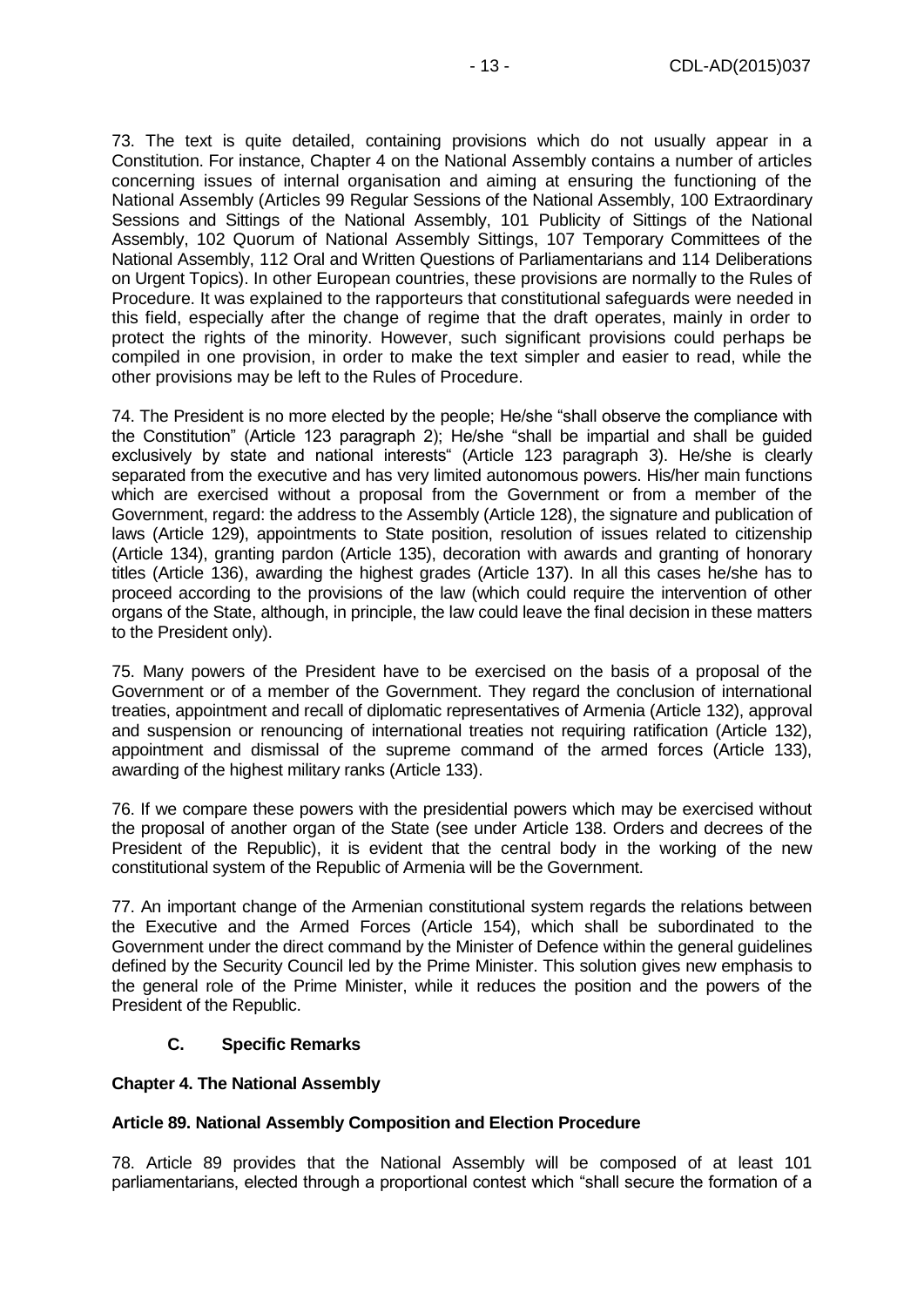stable parliamentary majority in the National Assembly" (paragraph 3). A second round of the vote "with the participation of the two parties or pre-electoral alliances that received the largest number of votes" is envisaged "if a stable parliamentary majority is not formed as a result of the first round of the National Assembly election" (paragraph 4). The main features of the chosen electoral system are therefore the proportional allocation of seats, the constitutional goal of stability and the second round between the two most voted parties or alliances. Moreover, in this system, the total number of Parliamentarians is not fixed in the Constitution: it will depend on the number of additional seats possibly allocated as majority bonus.

79. The electoral system from which the Armenian Constitutional Commission has drawn inspiration is the recently adopted Italian system. This system provides that if a party passes a threshold of 40% of the votes, it is attributed a minimum of seats which would bring the party to 54% of the seats. If no party has been able to pass the 40% threshold, a second round takes place between the two parties that received most votes in the first round. The party winning the second round is attributed 54% of the seats. The remaining seats are allocated to the other parties in a proportional manner, according to the results of the first round. This system has been adopted after a rather long period of instability and with the aim of finding a better balance between governability and representation. This system is the fruit of a long experience. It is not necessarily transferrable to a country which is making the choice of a parliamentary system and will experiment it for the first time.

80. This is why the Venice Commission rapporteurs had recommended enshrining in the Constitution only the main principles of the electoral system, in order to ensure the necessary flexibility in the future development of that system. Many details have thus been removed from Article 89. Yet, the possibility of a second round between the two most voted parties of alliances is mentioned, which gives a binding framework for the adoption of a certain type of proportional electoral system. In reality, the electoral system is thus enshrined to a large extent in the Constitution. Paragraph 4 of Article 89 should be removed; the possibility of a second round should be regulated in the Electoral Code.

81. While any electoral system is in principle acceptable as long as it respects the international standards in the field of elections<sup>17</sup>, it has to be reminded that "[t]he choice of an electoral system as well as a method of seat allocation remain both a sensitive constitutional issue and have to be carefully considered, including their adoption by a large consensus among political parties. While it is a sovereign choice of any democracy to determine its appropriate electoral system, there is the assumption that this latter has to reflect the will of the people. In other words, people have to trust the chosen system and its implementation".<sup>18</sup>

### **Article 93. Setting Elections of the National Assembly**

82. It was confirmed during the meeting with the Constitutional Commission that the role of the President in this respect is purely formal.

### **Article 94. Representation Mandate**

83. This article is in line with the democratic standards.

 $\overline{a}$ <sup>17</sup> CDL-AD(2002)023rev, II.4.

<sup>18</sup> CDL-AD(2015)001, par. 9.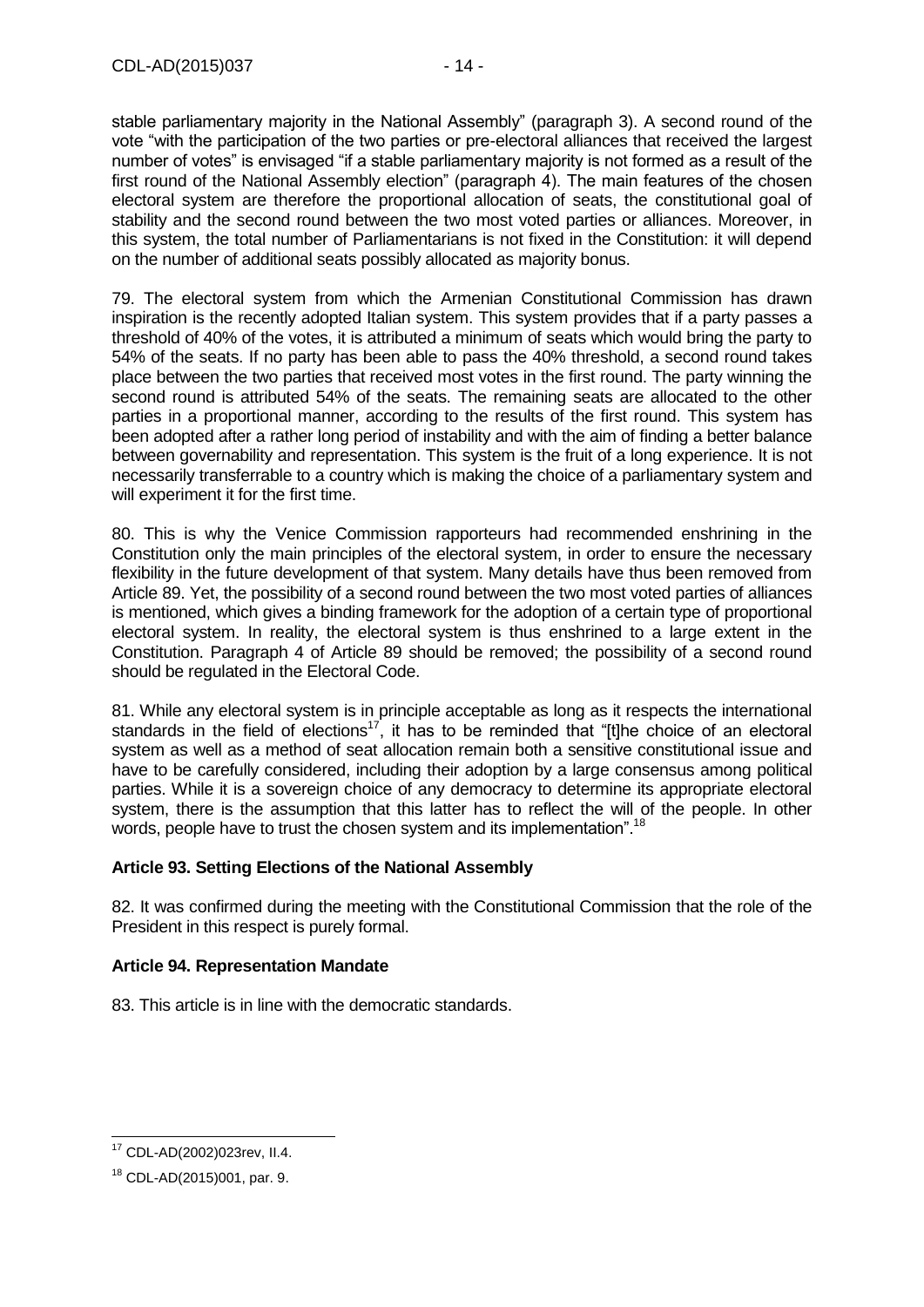## **Article 95. Incompatibility of the Parliamentarian Mandate**

84. Although quite strict, since it excludes people exercising liberal professions such as advocates or doctors from being Parliamentarians, this Article is in conformity with European standards.

### **Article 96. Immunity of a Parliamentarian**

85. Article 96 paragraph 1 provides that "During and after the term of his parliamentarian powers, a parliamentarian may not be prosecuted or held liable for actions arising from his status of a parliamentarian, including opinions expressed in the National Assembly, unless they contain defamation or insult"

86. The expression "actions arising from his status of a parliamentarian" is quite vague and could be interpreted to cover also activities outside the functioning of the Assembly. This might not be the intention of the authors.

87. It is doubtful whether defamation and insult should be an exception to the principle of immunity as provided in this paragraph. In its report on the scope and lifting of parliamentary immunities, immunities against any judicial proceedings for votes, opinions and remarks related to the exercise of parliamentary office are referred to "special freedom of speech"<sup>19</sup>. Parliamentarians should have a wider freedom of speech than ordinary citizens. Many different models exist in Europe and there are no European standards in this field. However, opting for the possibility to prosecute a parliamentarian for defamation and insults, especially when this prosecution could take place after the term of the parliamentarian' s mandate ("During and after the term of his parliamentarian powers…") could lead to serious violation of freedom of expression. In its report on the scope and lifting of parliamentary immunities, the Venice Commission "considers that rules on parliamentary non-liability should by their nature not be limited in time (as long as the statement in question is made during the mandate). If non-liability is granted, it would be undermined if it were possible to bring legal charges against the parliamentarian once he or she has left office."<sup>20</sup> Internal disciplinary sanctions by the Parliament itself would be more adapted.<sup>21</sup>

88. Paragraph 2 provides that the consent of the National Assembly is requested before prosecuting a parliamentarian and the Chairman of the National Assembly has to be notified immediately when a parliamentarian is caught at the time of or immediately after committing a crime. These provisions correspond to the recommendations which conclude the Report on the scope and lifting of parliamentary immunities and are welcome.

#### **Article 98. Termination of Powers of a Parliamentarian**

-

89. The "acquisition of the citizenship of a different state" is one of the grounds of termination of powers of parliamentarians. This is the logical consequence of Article 47 paragraph 2 which requires that a candidate be "a citizen of the Republic of Armenia only". This requirement is not in conformity with the European Convention on Human Rights (see under Article 47. Right to

 $19$  CDL-AD(2014)011, Report on the scope and lifting of parliamentary immunities, adopted by the Venice Commission at its 98th plenary session, (Venice, 21-22 March 2014) § 12. Rules on *non-liability* (special freedom of speech) for members of parliament are to be found in almost all democratic countries, although the details differ quite a bit. Non-liability is closely linked to the parliamentary mandate, and protects the representatives when acting in their official capacity – discussing and deciding on political issues. It is often absolute and cannot be lifted, although there are some parliaments that can do this.

 $20$  Report on the scope and lifting of parliamentary immunities, paragraph 98.

 $21$  Report on the scope and lifting of parliamentary immunities, paragraph 100.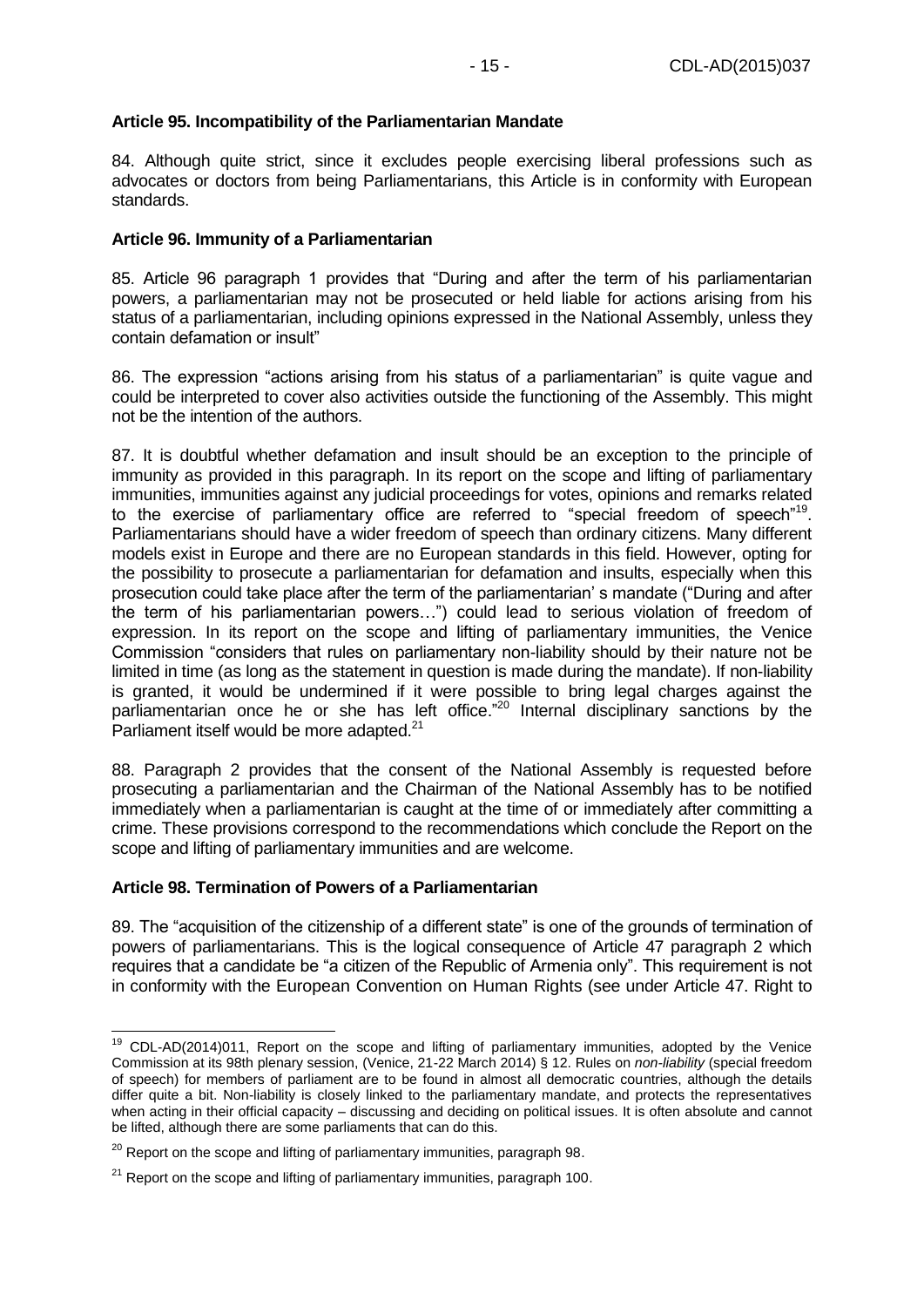Vote and Right to Participate in Referenda) and should be removed, together with the provision of the loss of mandate in case of acquisition of a second citizenship.

90. Other grounds of termination of mandate of parliamentarians are listed in Article 98. Paragraph 2 provides that two of the grounds for termination ("inexcusable absence from at least half of the votes during the term of a single regular session or a violation of any term of Article 95 of the Constitution" which concerns incompatibilities) shall be found (declared?) by the Council of the National Assembly. These issues could be left to the rules of procedure of the Parliament. Should they stay in the Constitution itself, the drafters should ensure that all cases leading to the termination of mandate are mentioned in this Article.

### **Article 100. Extraordinary Sessions and Sittings of the National Assembly**

91. According to the first paragraph of this Article, one quarter of the total number of Parliamentarians and the Government can call for an extraordinary session. This is a welcome possibility for the parliamentary minority.

92. The same possibility should be given to the President, too.

### **Article 103. Adoption of Laws, National Assembly Decisions, Statements, and Addresses**

93. Paragraph 2 of Article 103 lists the Laws that have to be adopted at "at least three fifths of the total number of Parliamentarians". Laws on the legal regime of martial law and state of emergency should be added to this list, especially if these laws are supposed to be of a general character. Moreover, the Law on the mass media, the Law on Normative Acts and laws on the administrative territorial division of the State could be added to this list, as well.

#### **Article 104. The National Assembly Chairman, Deputy Chairmen, and the National Assembly Council**

94. Paragraph 1 of Article 104 ensures that the opposition will have one deputy chairperson elected. This is in principle welcome. However, the number of deputy chairperson is not determined and it seems, according to the wording of paragraph 1, that one and only one deputy from the minority will be chairperson. According to the number of chairpersons and to the breadth of the minority, this provision dedicated to protect the minority may turn out to be restrictive.

95. Moreover, it could be wise, for the sake of inclusion, to consider entitling every parliamentary faction to such a position and, for instance provide for a rotation where necessary.

#### **Article 105. Factions of the National Assembly**

96. Paragraph 1 of Article 105 defines the role of factions: "The factions shall facilitate the formation of the political will of the National Assembly". Paragraph 2 provides that "(…) New factions may not be formed in the National Assembly" during the whole term of a legislature.

97. The Venice Commission understands the willingness of the Constitutional Commission to ensure stability in the future regime, but is nevertheless of the opinion that Paragraph 2 is too rigid. First of all, the prohibition to form new factions may be problematic from the point of view of the prohibition of imperative mandate. Factions have the power to address written interpellations which may lead to a decision expressing non confidence in the Prime Minister or in a minister. Above all, it could be an obstacle to the good functioning of Article 115 (see below). The prohibition to form new factions should therefore be removed.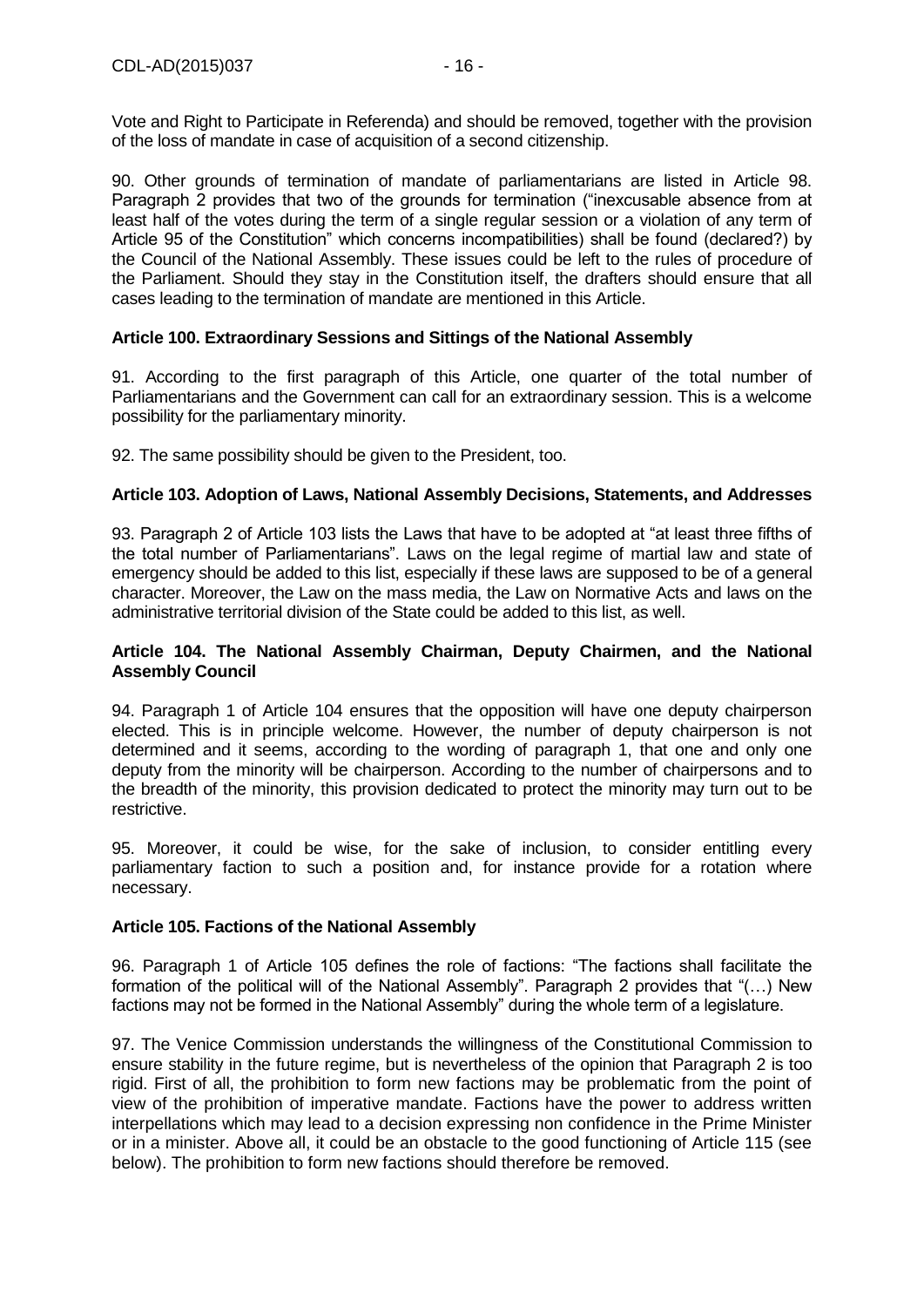### **Article 106. Standing Committees of the National Assembly**

98. Paragraph 2 of Article 106 ensures the participation of the minority in standing committees and this is welcome.

### **Article 107. Temporary Committees of the National Assembly**

99. This Article could be left to the rules of procedure.

### **Article 108. The Inquiry Committees of the National Assembly**

100. The wording of this Article has been clarified and makes clear now that no less than one quarter of the total number of parliamentarians has the right to demand the creation of an inquiry committee.

#### **Article 109. Legislative Initiative**

101. The power of legislative initiative is granted to "a parliamentarian, a faction and the Government". It is unclear why a faction should have this power, when a single parliamentarian has the right to introduce a bill before the National Assembly. Is it that certain privileges for an initiative by a faction, over that of a Member of Parliament, could be foreseen in the Rules of Procedures?

102. Paragraph 2 provides that if a draft law significantly reduces state revenues or increases state expenditures, the Government may demand that the National Assembly adopt it by majority vote of the total number of parliamentarians. A higher, qualified majority should be required, as a safeguard from financially unrealistic proposals.

103. Paragraph 3 provides for an urgent legislative procedure ("The National Assembly shall adopt or reject a draft law deemed as urgent by decision of the Government within a two-month period".) This is a welcome provision.

### **Article 111. Oversight of the Execution of the State Budget**

104. This Article provides that the "National Assembly shall exercise oversight of the execution of the state budget, including the use of loans and debt received from foreign states and international organizations". However it leaves open the forms in which the National Assembly can exercise such oversight (except for deliberating the annual government report which is provided in paragraph 2).

#### **Article 113. Interpellations**

105. Article 113 gives to factions of the National Assembly the right to address written interpellations to the Government members. Time limits for responding to an interpellation are clearly defined in paragraph 1. However, the interpellation right of the factions is an amputated one, insofar as it is necessary for one fifth of the parliamentarians to request that the interpellation be deliberated. This deliberation can lead to a vote of non-confidence in the Prime-Minister and in this case the rules of Article 115 apply (see below). When the deliberations lead to "evaluate the performance of an individual member of the government and express (ion) of non-confidence in him" this shall "result in his resignation". The appropriate character of an incidental vote of non-confidence may be questioned.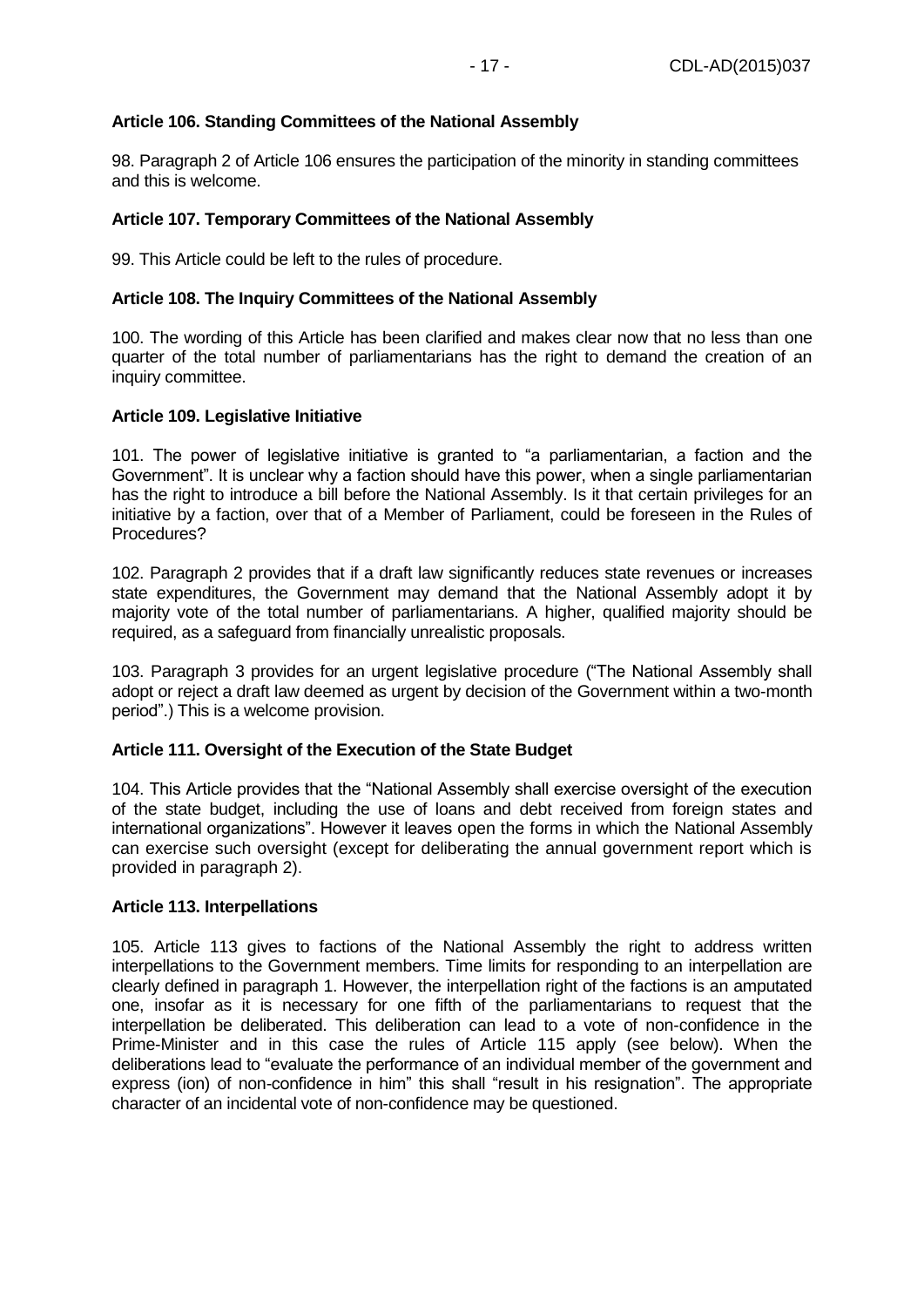# **Article 114. Deliberations on Urgent Topics**

106. Article 114 – according to which one quarter of the total number of parliamentarians can ask for "deliberations on urgent topics of public interest" once in a week during the regular session – is an example of those which have been deliberately left into the Constitution, rather than left to the rules of procedure, in order to protect the Parliament minority's rights.

# **Article 115. Expressing Non-Confidence in the Prime Minister**

107. The constructive vote of non-confidence has been taken from comparative constitutional law, notably from the 1949 German Grundgesetz. This is certainly the strongest weapon of the rationalised parliamentarianism. However, in the Armenian context, coupled with the prohibition under Article 18 paragraph 2 to form new parliamentary factions during the whole term of the legislature, it becomes a formidable, unbeatable obstacle to bringing down a cabinet by a nonconfidence vote. If an additional prohibition on "floor-crossing" of MPs is introduced, it will become impossible to bring the cabinet down by a vote of censure.

108. The Prime Minister has a special position within the Government, as far as the determination of the general guidelines of the Government' policy and the direction and coordination of the activities of the Government and of its members fall in his competence. A vote expressing non confidence in the Prime Minister should accordingly entail the fall of the Government. Article 115 is not very clear on this point, but a correct reading of the text excludes that the contemporary election of a new Prime Minister implies the latter's mere substitution for the previous Prime Minister within a surviving Government. The text of the mentioned Article 115 should be co-ordinated with the rules concerning the election and appointment of the Prime Minister and the formation of the Government (see below).

109. A limitation of six months on the possibility to repeat the expression of a vote of nonconfidence in case a decision is not adopted has been introduced in paragraph 3 of Article 115. This constitutes an exception to the required legitimacy of the government. The final solution should be to organise new elections.<sup>22</sup>

### **Article 116. Ratification, Suspension, or Renunciation of International Treaties**

110. Article 116, which deals with the National Assembly powers as regards Treaties and therefore foreign policy, raises several issues.

111. In this new draft text of the Constitution, the balance of powers has been modified; the Parliament is not controlled by the President, as is the case in the current Constitution. Therefore the powers of the National Assembly as regards treaties should be defined precisely and exhaustively in the Constitution. Some expressions used in paragraph 1 ("Treaty that have a political (…) nature" (sub-paragraph 3)) or that "directly contemplates ratification" (subparagraph 7)) are too vague.

112. It should also be noted that sub-paragraph 6 (Treaties that Imply a change of law or the adoption of a new law in order to be applied, or stipulate norms that contradict a law) and subparagraph 8 (Treaties that contain matters that are subject to regulation by law) seem to overlap.

<sup>-</sup><sup>22</sup> CDL-AD(2013)032, Opinion on the final draft Constitution of the Republic of Tunisia, § 135.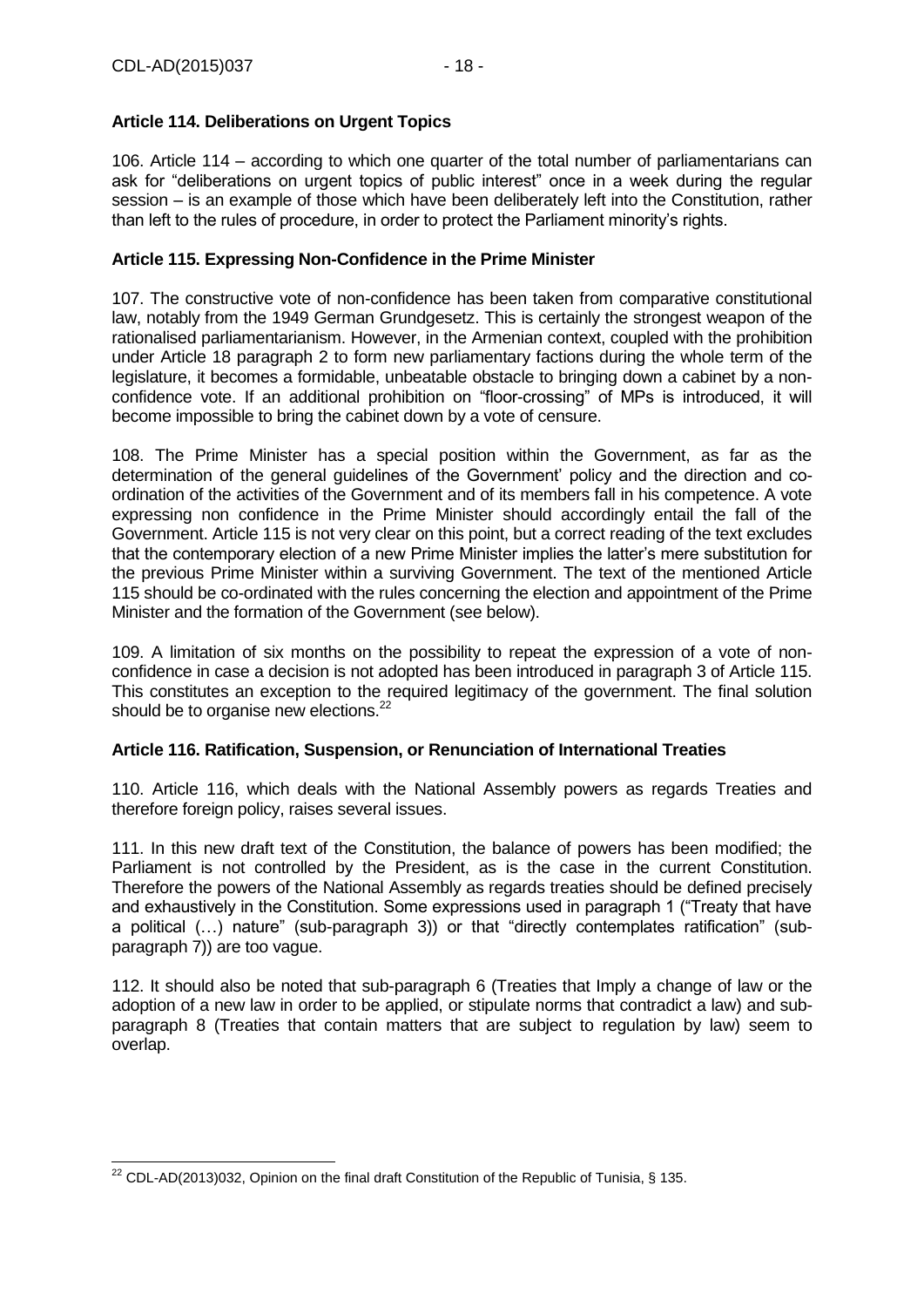113. The National Assembly should not have the possibility to extend its foreign policy power through an ordinary law, i.e. by absolute majority as provided for in paragraph 2 ("The National Assembly shall, by proposal of the Government, ratify, suspend, and renounce international treaties by means of adopting a law by majority vote of the total number of parliamentarians").

#### **Article 119. Martial Law and Use of the Armed Forces**

114. Article 119 provides for the grounds and the procedure for declaring Martial Law and resorting to the use of the Armed Forces. The procedure is described in detail, making possible expedient decisions by the Government or the Prime Minister and including the necessary consecutive approval of measures by the Parliament. However, it does not provide for any ex post control by the National Assembly of the measures taken under martial law or a state of emergency. This shortfall should be remedied.

115. It could be wise to explicitly entrust the President to refer to the Constitutional court the laws adopted under Martial Law.

#### **Article 120. State of Emergency**

116. Article 120 on State of Emergency seems to present the same shortfall as the previous Article. Paragraph 2 reads: "In case of declaration of a state of emergency, a special sitting of the National Assembly shall be immediately convened by virtue of law. The National Assembly may terminate the state of emergency or cancel the implementation of measures by majority vote of the total number of parliamentarians". This immediate consultation of the National Assembly is welcome, but the powers of the Assembly to control measures taken during the State of Emergency should be possible at a later stage.

117. Moreover, a reference to other grounds for declaration of the State of Emergency – such as natural, technological disaster – could be added in paragraph 1, which foresees only the event of an imminent threat to the constitutional order.

118. Finally, it could be wise to explicitly entrust the President to refer to the Constitutional court the laws adopted under the State of Emergency.

#### **Article 122. Regulatory Commissions**

119. Article 122 provides for the creation – by Law – of regulatory commissions "to safeguard the exercise of fundamental rights and freedoms of the human being and citizen, as well as to protect fundamental public interests enshrined in the Constitution". These regulatory commissions seem to be similar to the independent authorities which can be found in other legal orders. If this is the case, their independent character (notably from the Executive) should be explicitly guaranteed in paragraph one.

120. Requiring a qualified majority for their creation should be considered as this would, on the one hand, give more legitimacy to them and, on the other hand, involve the minority in the decision of creating them and prevent the majority from possibly abusing of the creation of such commissions.

121. In any event, both the position of these commissions in the state organisation and the legal force/nature of the sub-legislative legal acts which they may be authorised to issue should be clarified.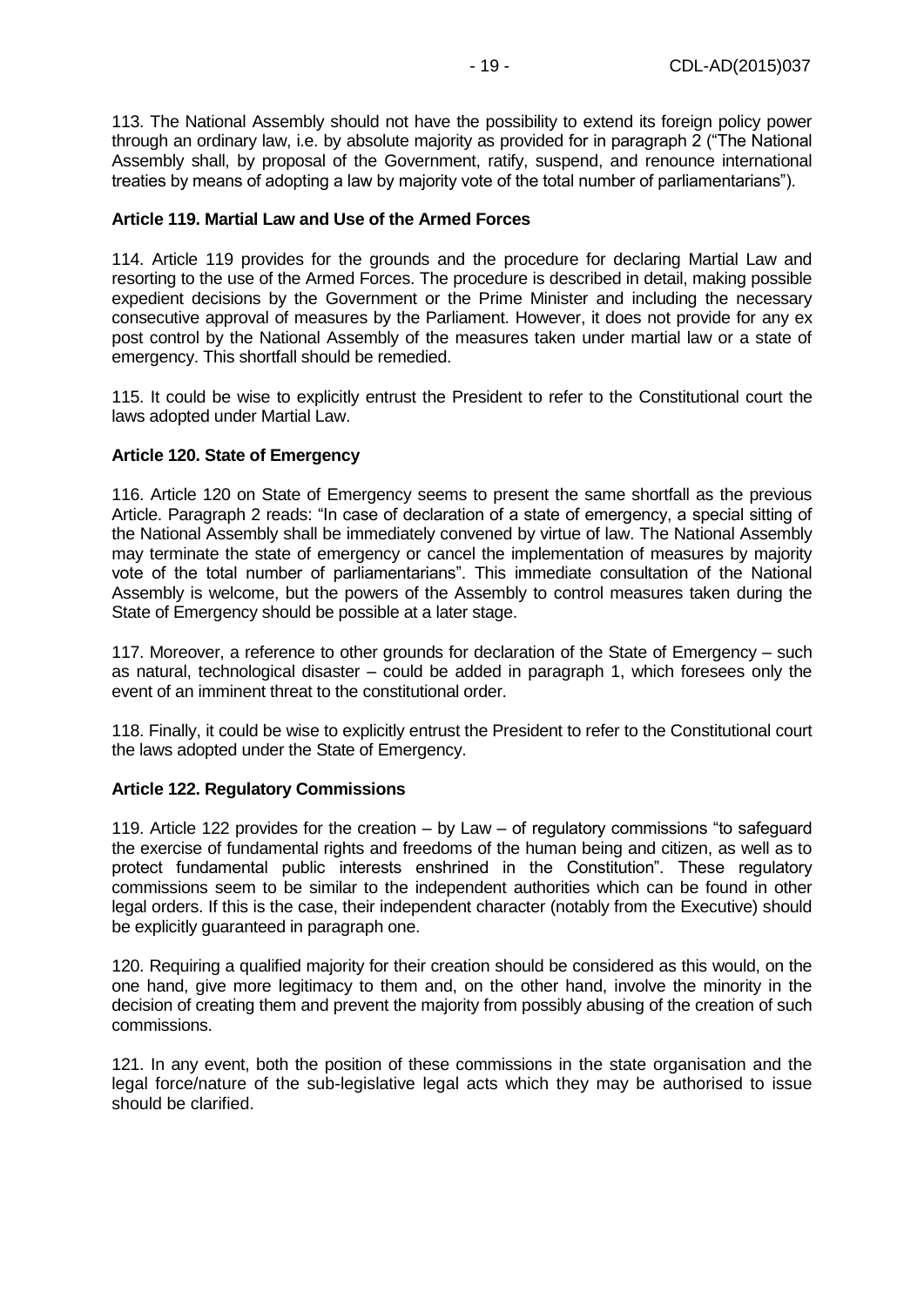# <span id="page-19-0"></span>**Chapter 5. The President of the Republic**

### **Article 125. Election Procedure of the President of the Republic**

122. The President is elected by a College of Electors. The mode of election of the President is a political issue to be decided at national level. The most that can be said is that election by an electoral college might open the way to such behind-the-scenes manipulations which could endanger the authority and legitimacy of the institution.

123. The College of Electors is composed of one half of parliamentarians of the National Assembly and the other half of representatives of local self-government bodies elected from among them (paragraph 1). At least one fifth of the members of the Electoral College shall have the right to nominate candidates for the President of the Republic (paragraph 4). The candidate who receives at least three fifths of the votes of the Electoral College members shall be elected as President of the Republic (paragraph 5).

124. Article 125 provides in its paragraph 5 for diminishing majorities in consecutive rounds, if the three-fifths majority cannot be reached in the first round. It is wise and welcome to have provided for an anti-deadlock mechanism.

### **Article 128. Address of the President of the Republic**

125. The President of the Republic may deliver an address to the National Assembly on matters pertaining to his authority.

#### **Article 129. Signature and Publication of Laws**

126. Paragraph 1 of this Article makes clear that the role of the President in the legislative process is purely formal and that, as the guardian of the Constitution, he/she can only decide to send the Law to the Constitutional Court to decide on its constitutionality.

127. Paragraph 2 gives an explicit time-limit to the President for signing and publishing a Law which has been declared constitutional by the Constitutional Court. This is to be welcomed.

128. The President is not given the power to request that a Law be reconsidered by the National Assembly. The President will therefore not be in a position to raise political arguments against the adoption of a law. It could be envisaged that the President be competent to raise procedural irregularities. This would not be incompatible with his/her impartiality, nor with the fact that he or she should be guided exclusively by state and national interests, as requested in Article 123 paragraph 3.

# **Article 132. Powers of the President of the Republic in Foreign Policy**

129. According to this Article, the powers of the President in treaty related issues are shared with the Government and the Prime Minister. Paragraph 1 a (The President shall "In the cases and procedure defined by law, conclude international treaties of the Republic of Armenia by proposal of the Government") and Paragraph 2 ( "In the cases and procedure defined by law, the President of the Republic shall, by proposal of the Prime Minister, approve, suspend, or renounce international treaties not requiring ratification") define in general terms the powers of the President and refer to the Law for the details.

130. The division of Treaty-related powers between constitutional bodies should be defined at the level of the Constitution.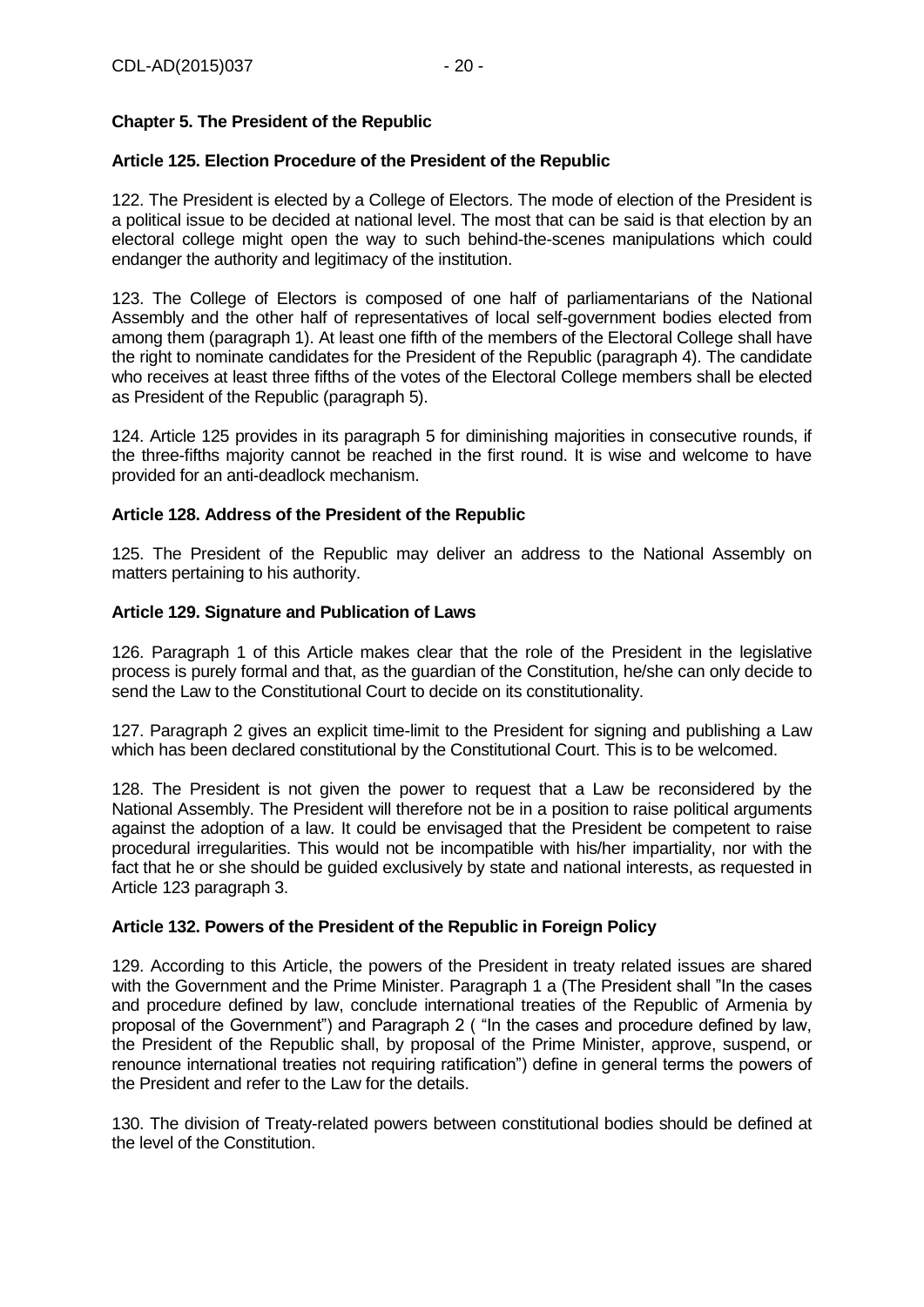## **Article 138. Orders and Decrees of the President of the Republic**

131. This Article provides that orders and decrees of the President require the co-signature of the Prime Minister and the Minister who made a proposal, with the exception of the cases in which the exercise of the President's powers does not require an initiative by other State bodies (President's address to the National Assembly, Signature and Publication of Laws, Acceptance of the Government's resignation, President's resignation, appointments to offices in the staff of the President, Appointment of the Prime Minister). The preponderance of powers which may be exercised by the President only upon the initiative of the government expresses very clearly the central role of the government in the future power structure of Armenia (see also under paragraph 77).

132. The provisions on the President's role in the resignation and in the reshuffling of the Government will be examined below.

### <span id="page-20-0"></span>**Chapter 6. The Government**

### **Article 145. Status and functions of the Government**

133. Pursuant to Article 145 paragraph 2, "based on its programme, the Government develops and implements the domestic and foreign policy of the State". This provision does not appear to be fully consistent with paragraph 4 of Article 145, which provides that the competence of the Government includes issues related to the executive power which are not reserved for other state administrative bodies or local self-government bodies. It is obvious that the development and implementation of internal and foreign policy of the Republic of Armenia can not be determined by only one branch of state power.

#### **Article 148. Election and appointment of the Prime Minister; Article 149. Formation of the Government; Article 151. Programme of the Government.**

134. The Prime Minister clearly enjoys a position of pre-eminence in respect of the deputy prime ministers and the ministers, who are appointed by the President of the Republic upon the proposal of the Prime Minister himself, after his/her election by parliament and his appointment by the President. The absolute majority is necessary for the approval by the National Assembly of the programme of the Government. Should the election of the Prime Minister not require the absolute majority, he or she would have some margin of manoeuvre in negotiating the formation of a majority to support his or her programme. In any case, the President must appoint as Prime Minister the candidate elected by the National Assembly.

135. The distinction between the moment of the appointment (more correctly: the nomination) and the moment of the election of the Prime Minister implies that the choice in view of this nomination has to be made – after the election of the new Assembly – by the President, who is bound to nominate and present to the Assembly the Prime Minister candidate of the party or party alliance which has won the election of the National Assembly. In case of resignation of the Prime Minister or vacancy of the office, the President has to open consultations with the parliamentary factions and must nominate the candidate who enjoys the confidence of the majority: this gives the President some discretion. In case that a second round is necessary and the Prime Minister is not elected by the majority of the votes of the total number of parliamentarians, "the National Assembly shall be dissolved by virtue of law". This wording suggests that the President does not have any margin for taking initiatives before the dissolution of the Assembly. The same rule should be applied in the case of a decision expressing non-confidence in the Prime Minister (Article 115).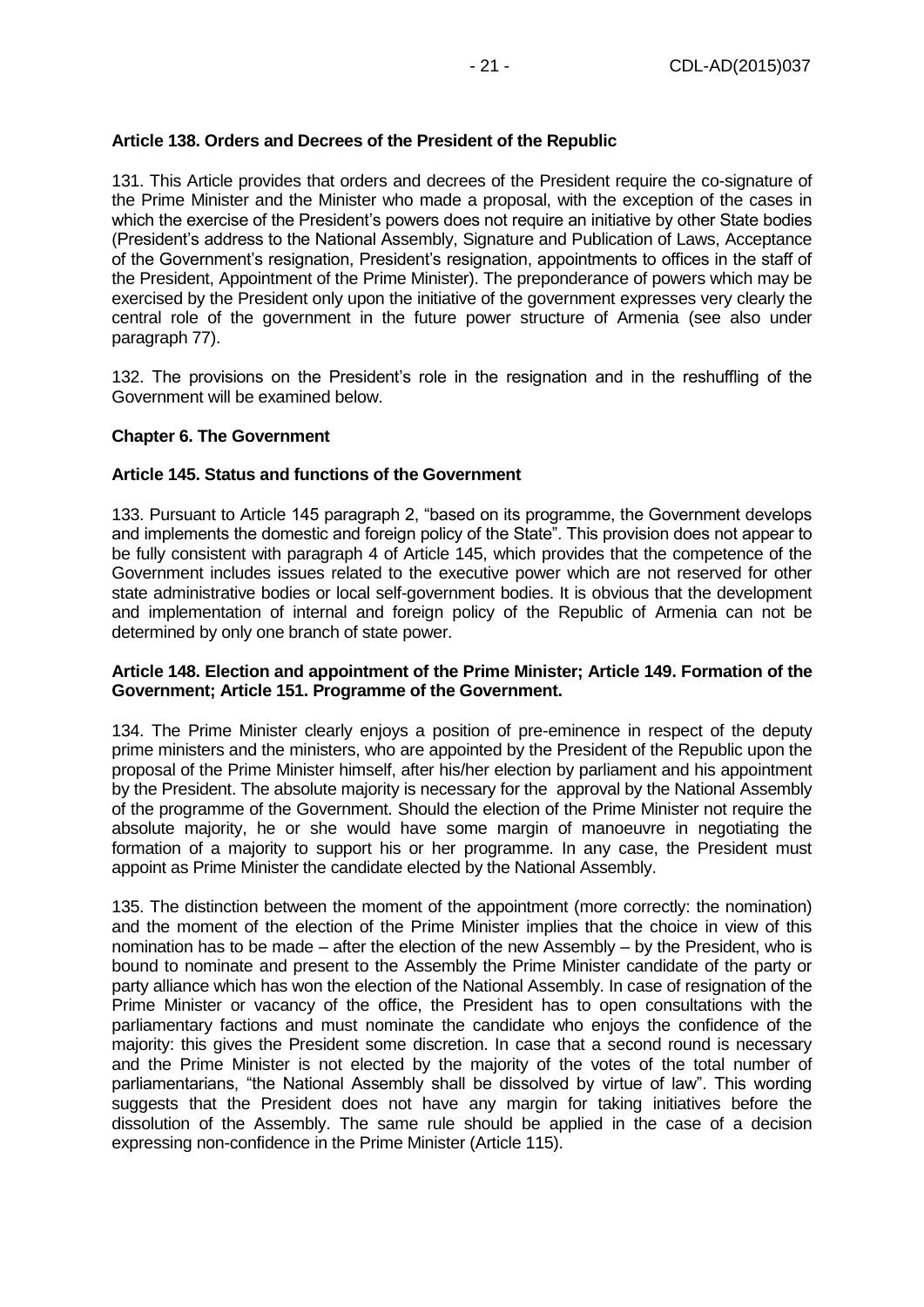136. In all these cases, and also in the case of question of confidence put forward by the Government pursuant to Article 156, the continuity of the Government depends on the vote of the majority of the total number of the parliamentarians. This rigidity seems not to reconcile well with Article 103 paragraph 1, which sets out as a general rule that "decisions […] are adopted by the majority vote of the parliamentarians present at the sitting". In fact, the Government could survive also without the support of the absolute majority of the Assembly if it refrains from putting the question of confidence and if the parliamentary factions do not present a draft decision on expressing non confidence in the Government. According to Articles 115 paragraph 4 and 156 paragraph 4, the Government may also survive during martial law or a state of emergency. It would seem advisable to entrust the President new powers under his role of guarantor of the compliance with the Constitution (Article 123 paragraph 2) in relation to the choice of a candidate Prime Minister, prior to the dissolution of the National Assembly.

137. The dissolution of the National Assembly 'by virtue of law" applies also in the case of non approval of the Government's programme by the Prime Minister (Article 151 paragraph 4).

#### **Article 152. Powers of the Prime Minister and Other Members of the Government; Article 153. Sittings and Decisions of the Government.**

138. Article 152 paragraph 3 grants members of the Government the power to adopt sublegislative normative acts. The same power is given to the Government (Article 153). The Constitution should provide the ratio for the exercise of this parallel power.

139. Article 153 paragraph 2 provides that "decisions by the Government will be adopted by majority vote of the members" and paragraph 3 that they "shall be signed by the Prime Minister". These provisions do not deserve constitutional entrenchment.

#### **Article 154. Command and Administration of the Armed Forces**

140. As already mentioned, this provision introduces an important change in the relations between the Executive and the Armed Forces, which shall be subordinated to the Government under the direct command by the Minister of Defence, within the general guidelines defined by the Security Council led by the Prime Minister.

141. Paragraph 2 provides that "During war, the Prime Minister shall be the Supreme General Commander of the armed forces". But the draft does not explicitly mention who is the Supreme General Commander of the armed forces in peacetime (even if the President's power under Article 133 to appoint and dismiss the Supreme Command and to award the highest ranks upon proposal of the Prime Minister suggests that the President is the Supreme General Commander during peacetime). This should be clarified.

### **Article 157. Resignation of the Government**

142. The Government has the general direction of the state administration (Article 145 paragraph 3) and "power over those matters pertaining to the executive power, which are not reserved for other administrative bodies of the State and local self-government bodies". The Prime Minister, however, has a special position inside the Government as far as the determination of the general guidelines of the Government's policy and the direction and coordination of the activities of the Government fall under his competence (Article 152 paragraph 1). It follows that expressing no confidence in the Prime Minister should entail the fall of the whole Government (see Article 115 paragraph 44). This should be reflected in Article 157.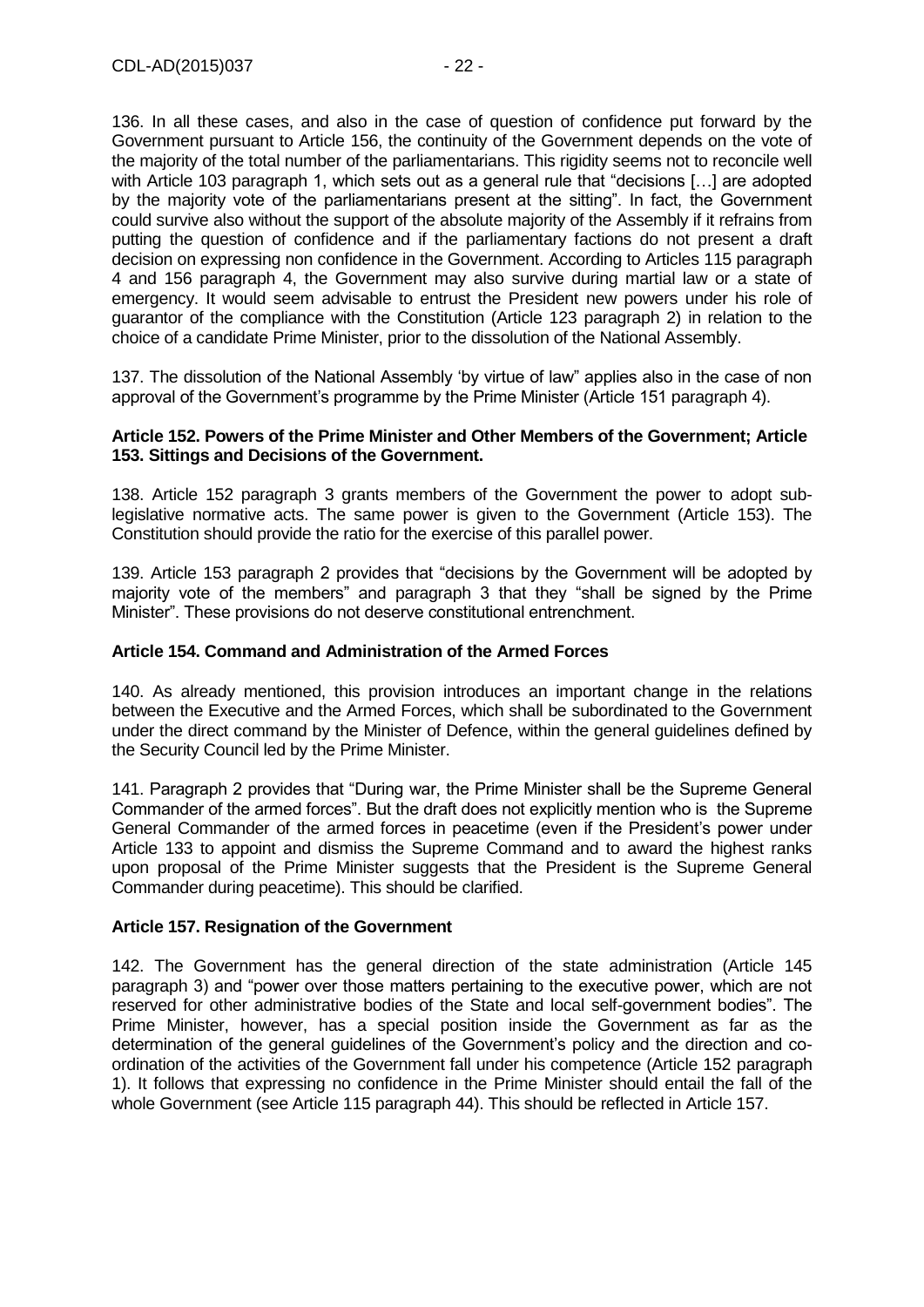# **Article 155. Annual Report of the Government to the National Assembly**

143. The follow-up to be given by the National Assembly to the Annual Report of the Government is obviously more stringent than that given to the President's report.

#### <span id="page-22-0"></span>**IV. Analysis of the draft amendments to the chapter on the Courts and the supreme Judicial Council (chapter 7)**

### **A. General remarks**

<span id="page-22-1"></span>144. The chapter on the Courts and the Supreme Judicial Council includes Articles on the Administration of Justice, the Courts, the Status of a Judge, the Constitutional Court, the Cassation Court and The Supreme Judicial Council.

145. Article 162 on "The Courts" lists the courts of the Republic of Armenia and mentions among them the Constitutional Court. However, in view of the competence of the Constitutional Court to "resolve constitutional disputes arising between constitutional bodies with respect to their powers" (Article 167 paragraph 1.3), the Constitutional Court should be kept separated from the other Courts: the Constitutional Court cannot be a party of these disputes as a component part of the judiciary.

146. The Venice Commission is of the opinion, as already mentioned in the Opinion on the Draft concept paper that having a section / a chapter in the Constitution dedicated to the Constitutional Court would further clarify the specific nature of the Constitutional Court.

### **B. Specific remarks**

#### <span id="page-22-2"></span>**Article 161. The Administration of Justice**

147. Paragraph 3 which states that "Final acts of court(s) shall be adopted in the name of the Republic of Armenia" is ambiguous. What is meant by "final acts of courts"? Any court decision should be adopted in the name of the Republic.

### **Article 162. The Courts**

148. The Constitutional Court should not be part of the courts listed in paragraph 1 (see above)

149. A definition and the modalities of the institution of "specialised courts" provided for in paragraph 1 should be added.

150. The prohibition of extraordinary courts in Paragraph 2 is welcome

#### **Article 163. The Status of a Judge**

151. Article 163 affirms the principle of independence and impartiality of a judge and deals with incompatibilities, immunities, dismissals and remuneration of judges.

152. It provides for safeguards against arbitrary dismissal of judges. As concerns judges of Constitutional Court, Paragraph 7 sets a higher majority (three-fifths majority vote of the total number of the National Assembly parliamentarians) for dismissing a judge than for electing him (majority of the total number of votes of the parliamentarians – Article 166 paragraphs 1 and 2). The vote can take place only if the Constitutional Court has given an opinion on the case. However, once the Constitutional Court has given its opinion, the decision should not depend on the National Assembly which is already the organ authorised to apply to the Constitutional Court in this case (Article 168 paragraph 1.1). The President, who according to the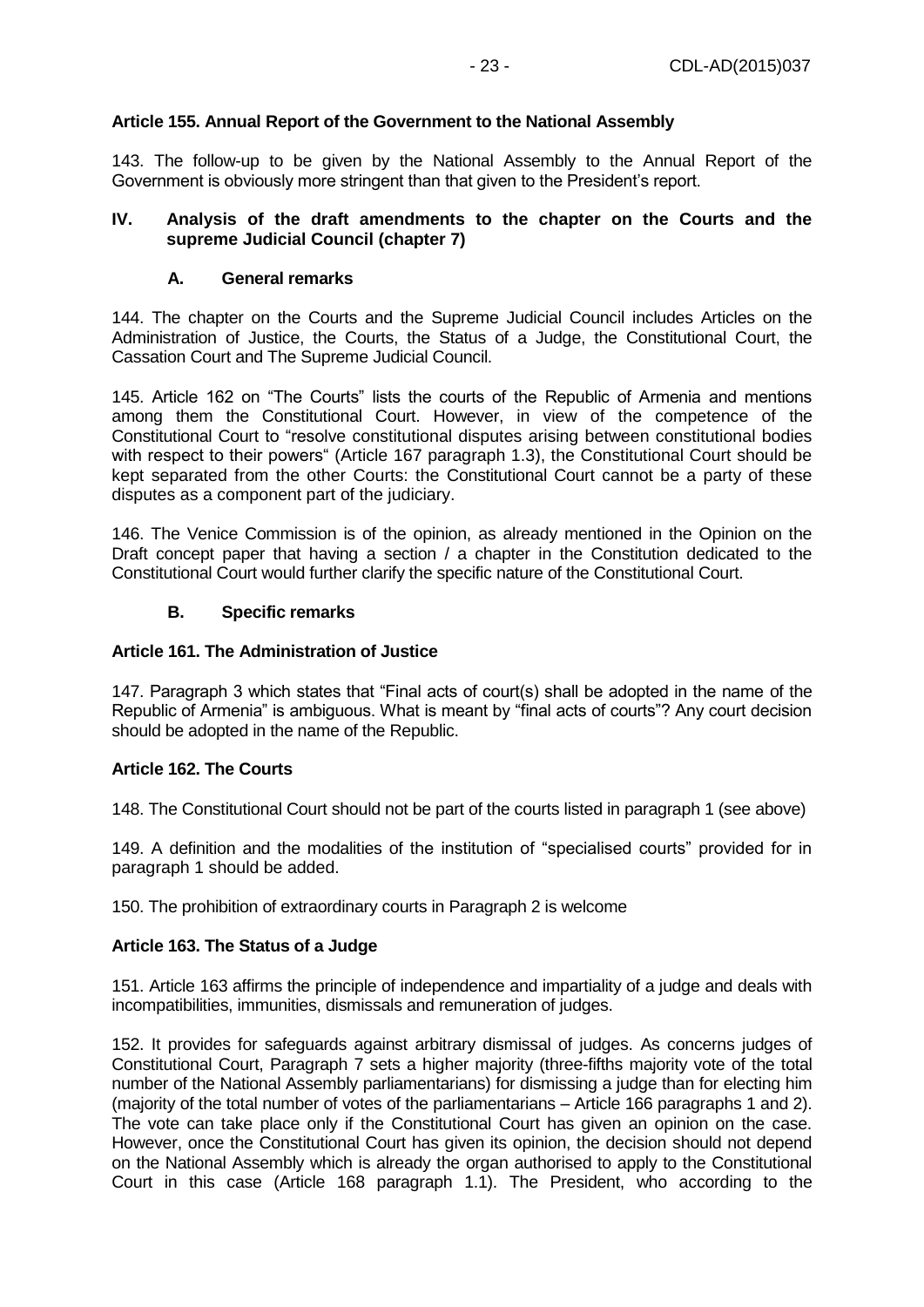-

amendments will be a neutral figure in charge of "observ(ing) the compliance with the Constitution", might be entrusted with taking the decision.

153. The dismissal of a judge of the Court of cassation follows the same features (vote by three-fifths majority vote of the total number of the National Assembly parliamentarians based upon an opinion of the Supreme Judicial Council). However, there should be no decision of a political organ once the Supreme Judicial Council has decided on the ground for dismissal. There should be an appeal to a court against the Council's decision but after such an appeal the dismissal should enter into force without any decision of Parliament. The argument, which is sometimes advanced, of a need for a *contrarius actus* for a dismissal by the appointing authority does not hold for dismissals of judges. The involvement of political organs in the appointment of judges is justified by the need to provide some democratic legitimacy also for the judicial power. However, once appointed, any link between the judge and the political organs should be severed. A judge can be dismissed only on the basis of objective grounds like severe disciplinary violations. Whether such grounds exist should not be established by a political organ. Such decisions are a typical task of judicial organs including judicial councils, which include a substantial part of judges. An appeal to a court should be available against dismissals by a judicial council.

154. Paragraphs 2 and 3 deal with immunities. They establish guarantees against arbitrary arrest and detention: a judge may be criminally prosecuted only with the consent of the Supreme Judicial Council /Constitutional Court respectively. With respect to performance of his duties a judge may not be deprived of liberty without the consent of the Supreme judicial Council/ Constitutional Court respectively, except if the judge is apprehended during or immediately after the commission of a crime. In that case, the Supreme judicial council/ Constitutional Court is immediately informed. These provisions provide for inviolability, as opposed to substantive immunity for decisions taken. Such provisions exist mostly in Eastern European countries.<sup>23</sup> Where it exists, judicial inviolability should be lifted only by organs of the judicial system. Therefore the lifting of immunity by the Supreme Judicial Council or the Constitutional Court respectively is welcome.

155. Both paragraph 2 and 3 refer to the listing of immunity but they give no guidance on substance to the competent organs. A provision on immunity from civil suit for judges acting in good faith in the performance of his or her duty (substantial immunity) seems to be missing.

156. According to the English translation of paragraph 6, the grounds for dismissal of judges would be set out by law and the procedure for dismissal in the Constitution and in the law. In order to safeguard the independence of the judiciary, the grounds for dismissal of judges should be established in the Constitution (for instance "only for grave and repeated violations of disciplinary rules").

157. Article 163 paragraph 9 provides that judges' remuneration should be commensurate with the remuneration of other public officials. In principle, such a statement could give leverage to the Constitutional Court to annul legislation which does not provide for adequate remuneration but it is formulated too vaguely and should be made more concrete.

#### **Article 164. Appointment (or Election) Procedure and Term in Office of Judges and Chairmen of Courts (Cassation Court Chambers)**

158. Paragraph 3 deals with the nomination of judges and Chamber chairpersons of the Court of Cassation. It opts for a mixed system: candidates are first selected by competition;

 $^{23}$  CDL-AD(2014)039-e Amicus Curiae Brief for the Constitutional Court of Moldova on certain provisions of the law on professional integrity testing, adopted by the Venice Commission at its 101st plenary session (Venice, 12- 13 December 2014).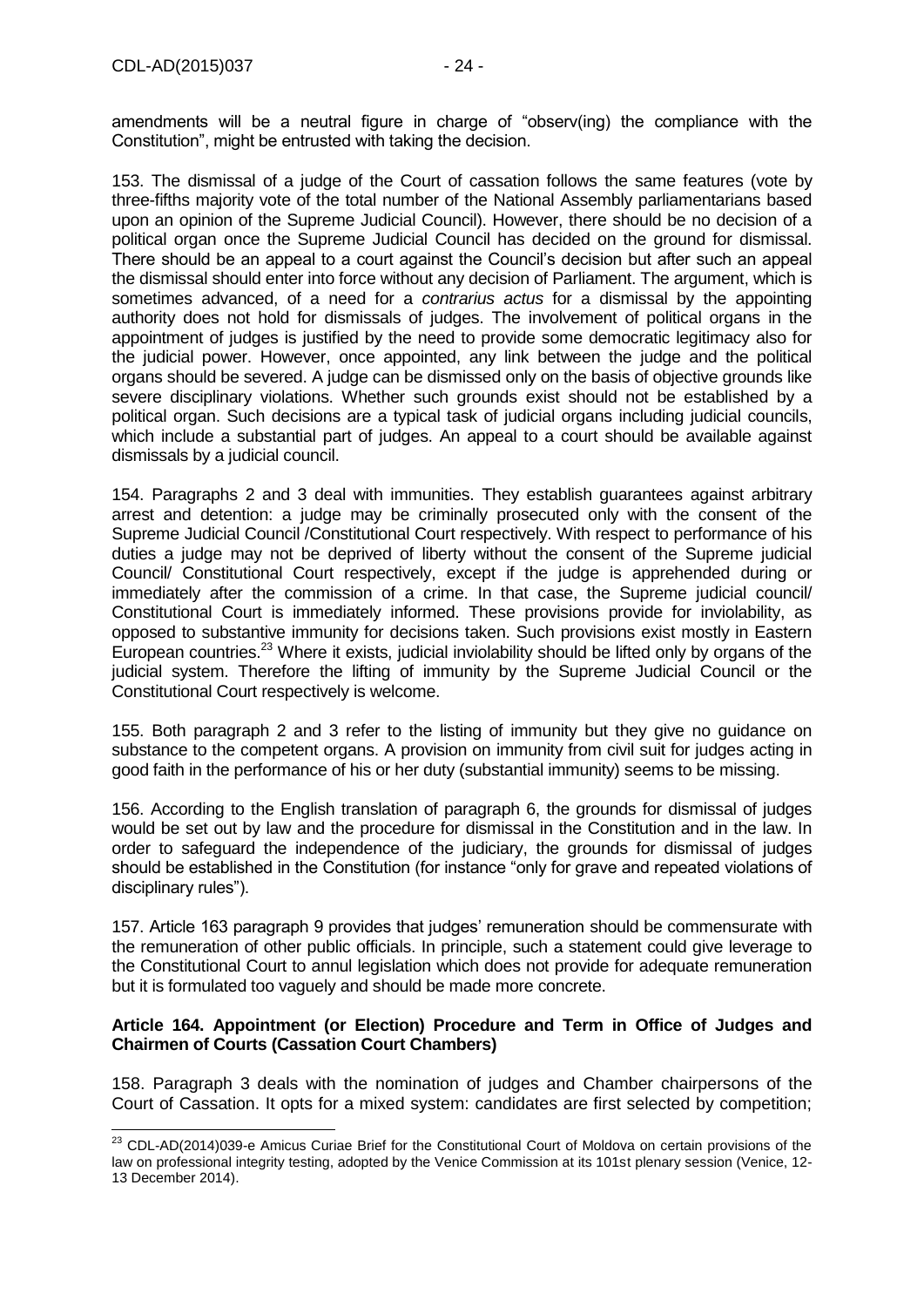then three candidates for each post of judges are presented by the Supreme Judicial Council to the National Assembly which should elect the judges and Chamber chairpersons by majority vote of the total number of parliamentarians. Parliament should not be involved in the appointment of judges and court chairpersons of the Court of Cassation. This should be a competence of the Judicial Council.

159. Paragraphs 2 and 4 provide for a fixed term of office for the chairpersons of courts: 3 years for chairpersons of general jurisdiction, first instance courts and specialised courts without the possibility of being reelected immediately after the end of their term in office; 6 years without the right of being reappointed for the Cassation Court chairperson. These provisions are a welcome follow-up to the Opinion on the draft law on Introducing amendments and addenda to the Judicial Code of the Republic of Armenia, which recommended that "In order to contribute to legal and constitutional clarity, an amendment to the Constitution on fixed terms of office of court presidents could be considered. Such an amendment could be included in the pending constitutional reform."<sup>24</sup>

160. The expression "strong professional qualities" in Paragraph 5 appears quite vague but will probably be specified by the Law which "may prescribe additional requirements on judge candidates". A requirement of probity could nevertheless be added in this paragraph.

#### **Article 166. Composition and Formation Procedure of the Constitutional Court**

161. The Constitutional Court shall consist of nine members: three shall be elected upon nomination by the President of the Republic, three upon nomination by the Government, and three upon nomination by the General Assembly of Judges. They shall be elected by the National Assembly, by decision made by the majority of the total number of votes of the parliamentarians (Article 166 paragraphs 1 and 2). This system provides the necessary democratic legitimacy for the Constitutional Court.

162. However, it has to be ensured that the governmental majority cannot alone elect the judges. Various means are available in order to ensure this. The most frequent is a high qualified majority, e.g. two thirds. The idea is that both the majority and the opposition will propose highly qualified candidates which are acceptable for the other side. Admittedly, this can lead to a trade-off, both side accepting also less qualified candidates in exchange for acceptance of their own less qualified candidates. In some countries, the political culture is not developed enough to allow for compromise between majority and opposition and it is very hard to reach a two thirds majority. Anti-blocking measures can be introduced, like nominations of new candidates by neutral bodies, following several unsuccessful votes in Parliament.

163. The requirement of a majority of the total number of votes of the parliamentarians was not in the first draft and is therefore a positive step. This qualified majority should be further improved, so that the minority at the National Assembly have a say in this election.

164. According to paragraph 3 "Judges of the Constitutional Court shall be elected from among reputed lawyers that are citizens of only the Republic of Armenia and have voting rights of the Republic of Armenia, have reached the age of 40, and have strong professional qualities and professional work experience of at least 15 years".

165. Paragraph 5 which states that "Judges of the Constitutional Court shall serve in office for 12 years until reaching the age of 70 and may not be re-elected to the office of a Constitutional Court judge" is in line with European practice.

 $\overline{a}$ 

 $24$  CDL-AD (2014)006 opinion on the draft law on Introducing amendments and addenda to the Judicial Code of the Republic of Armenia. § 55.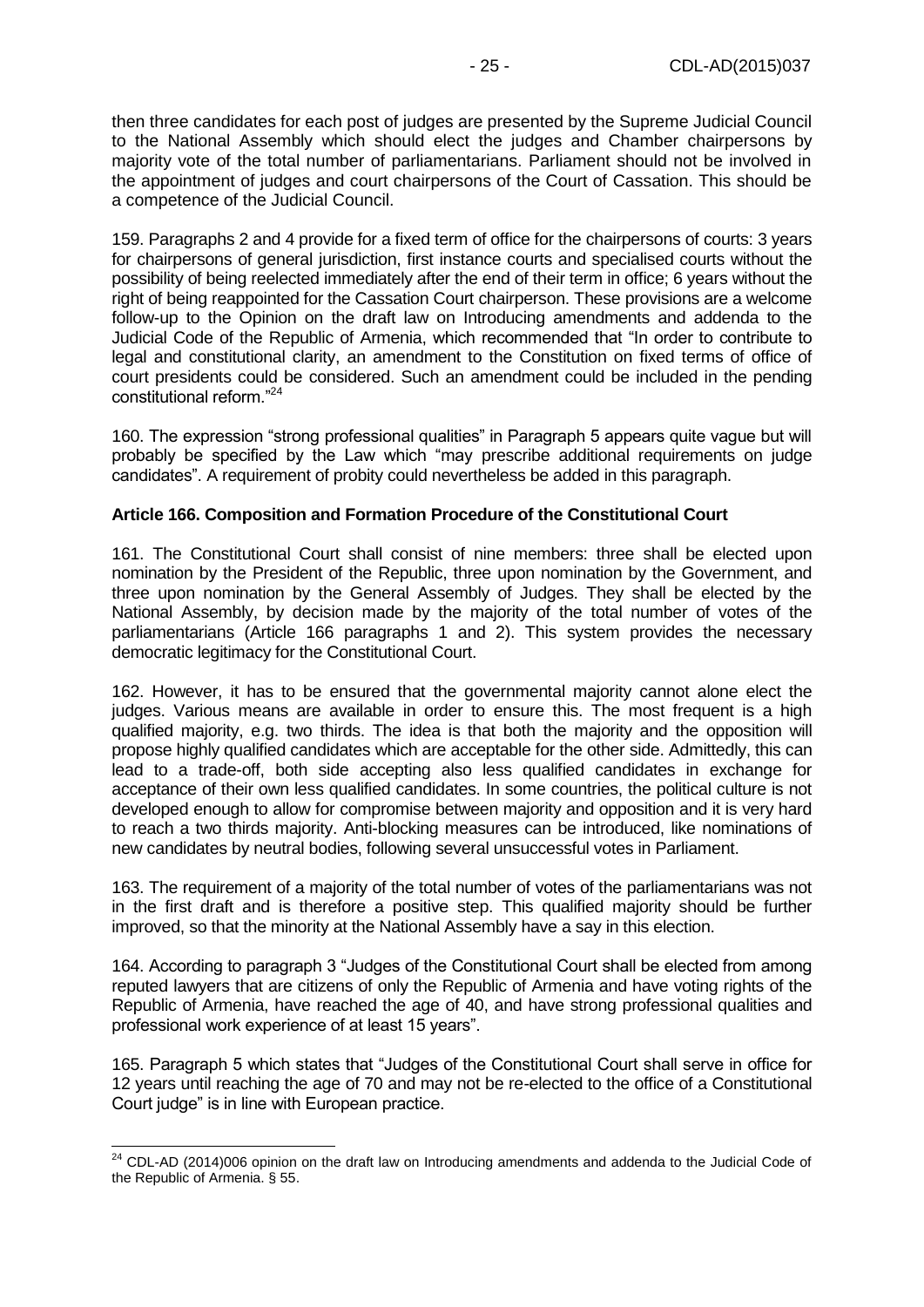166. The Constitutional Court chairperson and deputy chairperson shall be elected by the Court from its own members (paragraph 5) which is a good safeguard for the independence of the Court. The chairperson and deputy chairperson are elected for a six-year term and cannot be re-elected.

# **Article 167. Powers of the Constitutional Court**

167. Sub paragraph 1 of paragraph 1 of Article 167 lists the acts whose constitutionality can be controlled by the Constitutional Court. It mentions the subordinate acts adopted by the members of the Government but not those of the Government. Given that with the introduction of the normative constitutional complaint the case-load of the Court will increase, the review of sub-statutory acts could be left with the ordinary judiciary.

168. Paragraph 4 establishes the competence of the Constitutional Court in electoral and referendum cases. To avoid any ambiguity, the Court should have also powers to cancel a parliamentary or the presidential mandate or general election if proven to be unconstitutional and done *extra* or *contra legem*.

### **Article 168. Right to Apply to the Constitutional Court**

169. Paragraph 8 of Article 168 provides for a normative constitutional complaint: "Everyone (can apply to the Constitutional Court) – in a concrete case when there is a final act of court, all judicial remedies have been exhausted, and the person challenges the constitutionality of a provision of a normative act applied by such act of court in relation to him, which has led to a violation of his fundamental rights and freedoms enshrined in Chapter 2 of the Constitution, taking into account also the construal of such provision in its practical legal application". This is a welcome improvement as compared to the Constitution in force.

170. The Preliminary Constitutional Review (or concrete review) provided for in Paragraph 9 ("Courts – concerning the constitutionality of provisions of normative acts related to a specific case pending in their jurisdiction") is also a very positive element.

171. The wording of Paragraph 2 "The Constitutional Court shall examine a case only when a respective application is present" is unclear. If it means that the Constitutional Court cannot act *proprio motu,* it is a wise and welcomed provision. Of course, this should not prevent the Court from giving a wide interpretation of the scope of an application.<sup>25</sup>

#### **Article 169. Acts of the Constitutional Court**

172. According to Article 169, the Constitutional Court shall adopt decisions and opinions (paragraph 1) which shall be final and shall enter into force (paragraph 2) unless the Constitutional Court sets out, in its decision, a later date (paragraph 3). Paragraph 3 introduces thus a useful flexibility.

173. The Constitutional Court adopts its decisions by majority vote of the total number of the judges. Such majority ensures that the Court cannot adopt decision with a "weak" majority during the absence of some of the members.

174. A higher majority is required for the decision "on suspending or prohibiting the activities of a party" (Article 167 paragraph 9) for which a majority of at least a two-thirds of the total number of judges is required.

 $\overline{a}$ <sup>25</sup> See CDL-AD(2015)016 [Amicus Curiae Brief for the Constitutional Court of Georgia on the](http://www.venice.coe.int/webforms/documents/?pdf=CDL-AD%282015%29016-e) *non ultra petita* rule in [criminal cases, adopted by the Venice Commission at its 103rd Plenary Session \(Venice, 19-20 June\).](http://www.venice.coe.int/webforms/documents/?pdf=CDL-AD%282015%29016-e)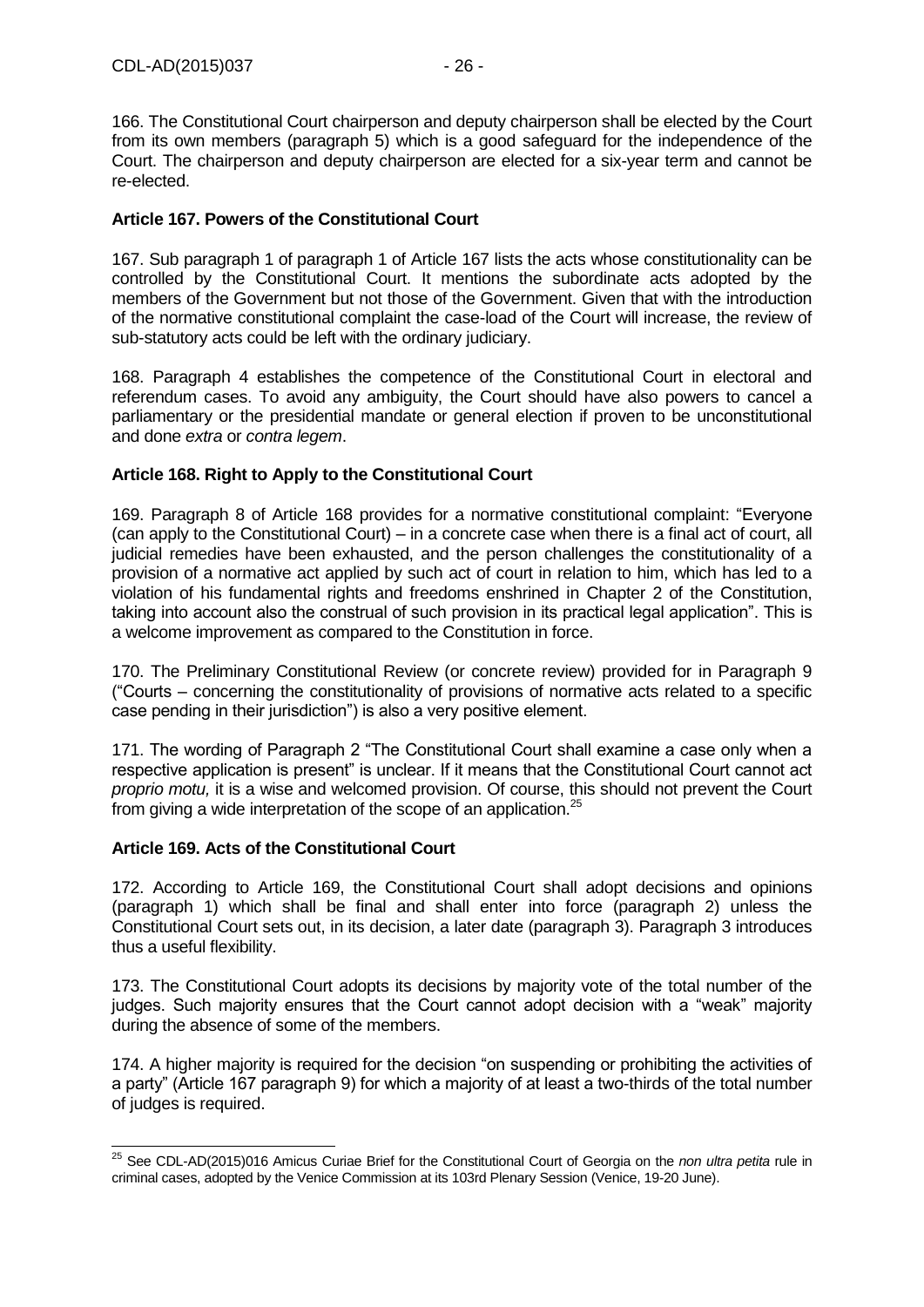175. The same qualified majority is required for the adoption of opinions. The Constitutional Court adopts opinions on "the existence of a ground for impeaching the President of the Republic" (Article 167 paragraph 4), "on terminating the powers of a judge of the Constitutional Court, initiating criminal prosecution against him or depriving him of liberty with respect to performance of his duties" (Article 167 paragraph 7) and on the grounds for dismissing a community mayor (Article 167 paragraph 8). Such a higher majority is justified by the nature of the matters being decided.

176. Paragraph 3 wisely establishes flexibility about the effect in time of the decisions of the constitutional court: "The Constitutional Court may set out, in its decision, a later date of invalidating a normative act contravening the Constitution or a part of such normative act." The Court can thus enable the legislator to fill legal gaps, which would be the result of an immediate annulment of the provision. A special regulation is needed for the individual applicants. The Court should specify the effects of its judgment in the individual case of the applicant. The applicant should immediately benefit from the annulment of the unconstitutional provision, even if it remains in force for a given period for all other persons. Otherwise, the individual application would not have any benefit for the applicant. His or her case would be decided again on the basis of the unconstitutional law. Such a provision for the benefit of the applicant is usually called the "premium for the catcher" (of the unconstitutional provision). A limitation in time for the entry into force of the decision could be established (e.g. no later than one year).

#### **Article 170. The Cassation Court**

177. The provision that constitutional justice is an exception to the supremacy of the Cassation Court is welcome and can avoid misunderstandings which have persisted in some countries.

178. It is also welcome that Article 170.2 gives the ordinary judiciary the task to eliminate "fundamental violations present in judicial acts." This is important from a human rights perspective.

#### **Article 172. Composition and Formation Procedure of the Supreme Judicial Council**

179. Paragraph 1 of Article 172 provides that the Supreme Judicial Council shall be composed of five "legal scholars and other reputed lawyers" elected by the National Assembly and five judges elected by the General Assembly of Judges. This composition of an equal number of judges and lay members ensuring inclusiveness of the society should avoid both politicization and corporatism of the Judicial Council. It could be useful however to make possible the membership of individuals with other background than "legal scholars and other reputed lawyers".

180. The minority of the National Assembly should have the possibility to have its say in the choice of the elected members of the Supreme Judicial Council. The choice of the qualified majority is therefore important. The majority vote of the total number of National Assembly parliamentarians might not be enough in the context created by the draft amendments to Constitution.

181. The following provisions should ensure the proper functioning and the independence of the Supreme Judicial Council: Paragraph 3 which provides that Judges elected should "proportionately represent the judges of all instances" and Paragraph 4 according to which members may not be re-elected.

182. According to Paragraph 7 the Council Chairperson shall be elected from among the judges and lawyers members of the Council in accordance with the procedure defined by law; the draft does not specify whether he/she will be elected by his/her peers.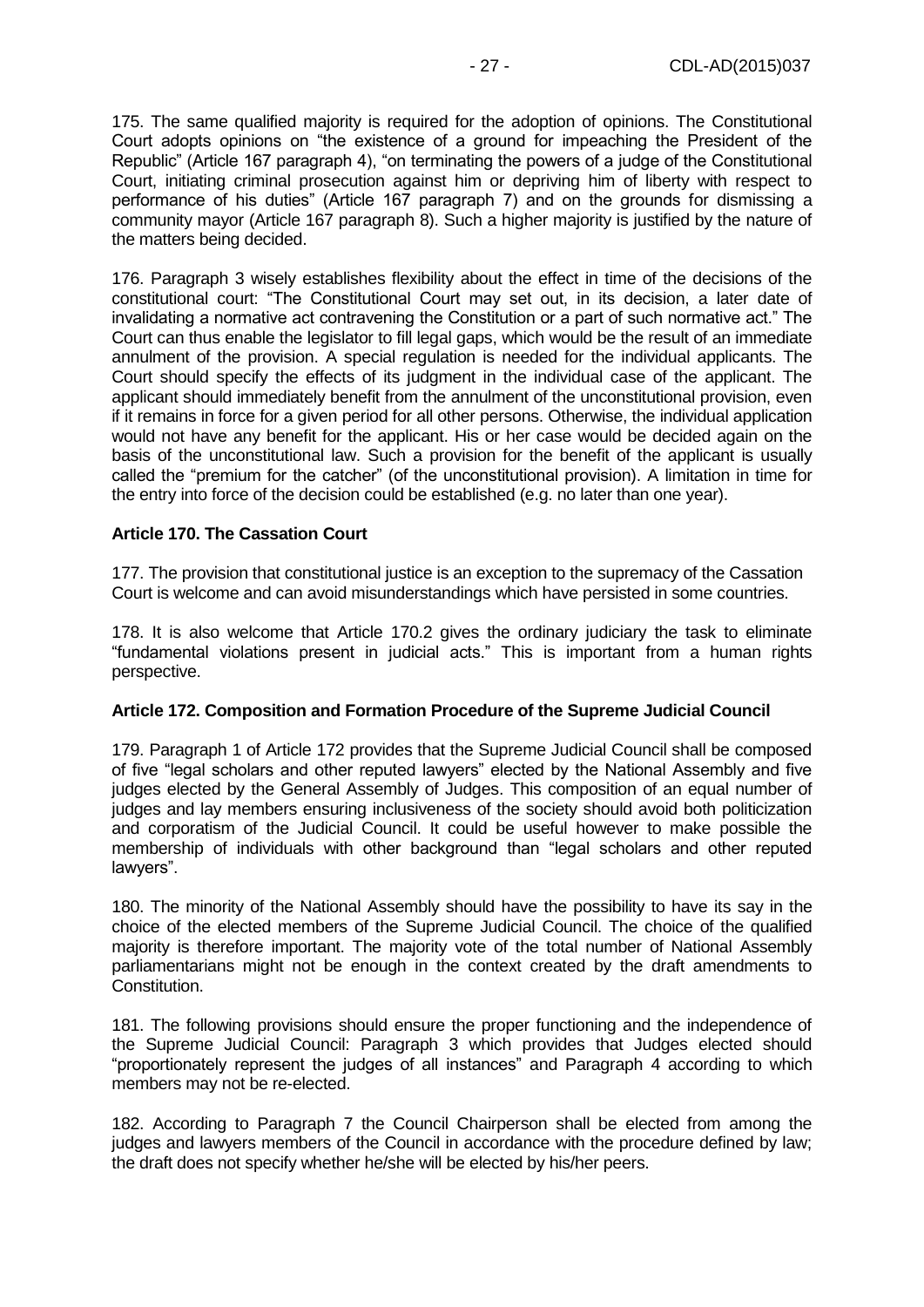# **Article 173. Powers of the Supreme Judicial Council**

183. Article 173 lists the powers of the Supreme Judicial Council and provides that the rules for the implementation of these powers will be defined by law. The vast majority of these powers are classical powers linked to the procedure of appointment of judges and chairpersons, the management of their career and disciplinary issues.

184. Sub paragraph 10 of Paragraph 1 states: the Supreme Judicial Council "shall prepare the estimate of its costs and the cost estimates of courts, and present them to the Government of the Republic of Armenia for incorporation in the draft State Budget, and oversee the use of budgetary resources". It is welcome that the Council is competent to prepare the budget of the judiciary. However, in order to strengthen the independence of the Judiciary, the Council should also be enabled to present this draft and to defend it directly to Parliament. Conversely, the term "oversee the use of budgetary resources" is ambiguous. If this means that the Council is in charge of judicial administration, including salaries, court buildings etc., this would clearly overburden the Council, which could not focus on its main tasks related to judges' career and discipline. If "to oversee" means only following expenditure in order to be able to prepare the proposal for the budget, this would be useful.

# <span id="page-27-1"></span><span id="page-27-0"></span>**V. The Human Rights Defender**

# **A. General remarks**

185. This new Chapter provides for the constitutional basis for the existence of the Human Rights Defender and for the basic principles of its activity. This has to be welcomed.

# **B. Specific remarks**

### <span id="page-27-2"></span>**Article 1. Functions and Powers of the Human Rights Defender**

186. Paragraph 1 seems to give a comprehensive picture of the functions of the Human Rights Defender. His/her functions are threefold:

- follow the respect for human rights and freedoms by state and local self-government bodies and officials;
- facilitate the restoration of violated rights;
- facilitate the improvement of the legislation related to human rights and freedoms.

187. However, it is unclear from this definition whether the Human Rights Defender will have powers in individual cases or whether his/her role is limited to a general overview of the situation of human rights in the country. The Defender should be able to work in individual cases and this should be set out explicitly.

188. Paragraph 3 which provides for a duty to cooperate with the Human rights Defender is to be welcomed.

189. Paragraph 4 sets out that the Defender shall present annual reports to the National Assembly. This is welcome. In addition, the Defender should have the power to send ad hoc reports but this also can be set out in the legislation.

### **Article 2. Independence of the Human Rights Defender**

190. Paragraph 3 of Article 2 provides that the Human Rights Defender shall enjoy the immunity prescribed for a parliamentarian. It should be underlined that the Human Rights Defender should have immunity against judicial proceedings in respect of words spoken or written and acts performed by him/her in his/her official capacity and that such immunity